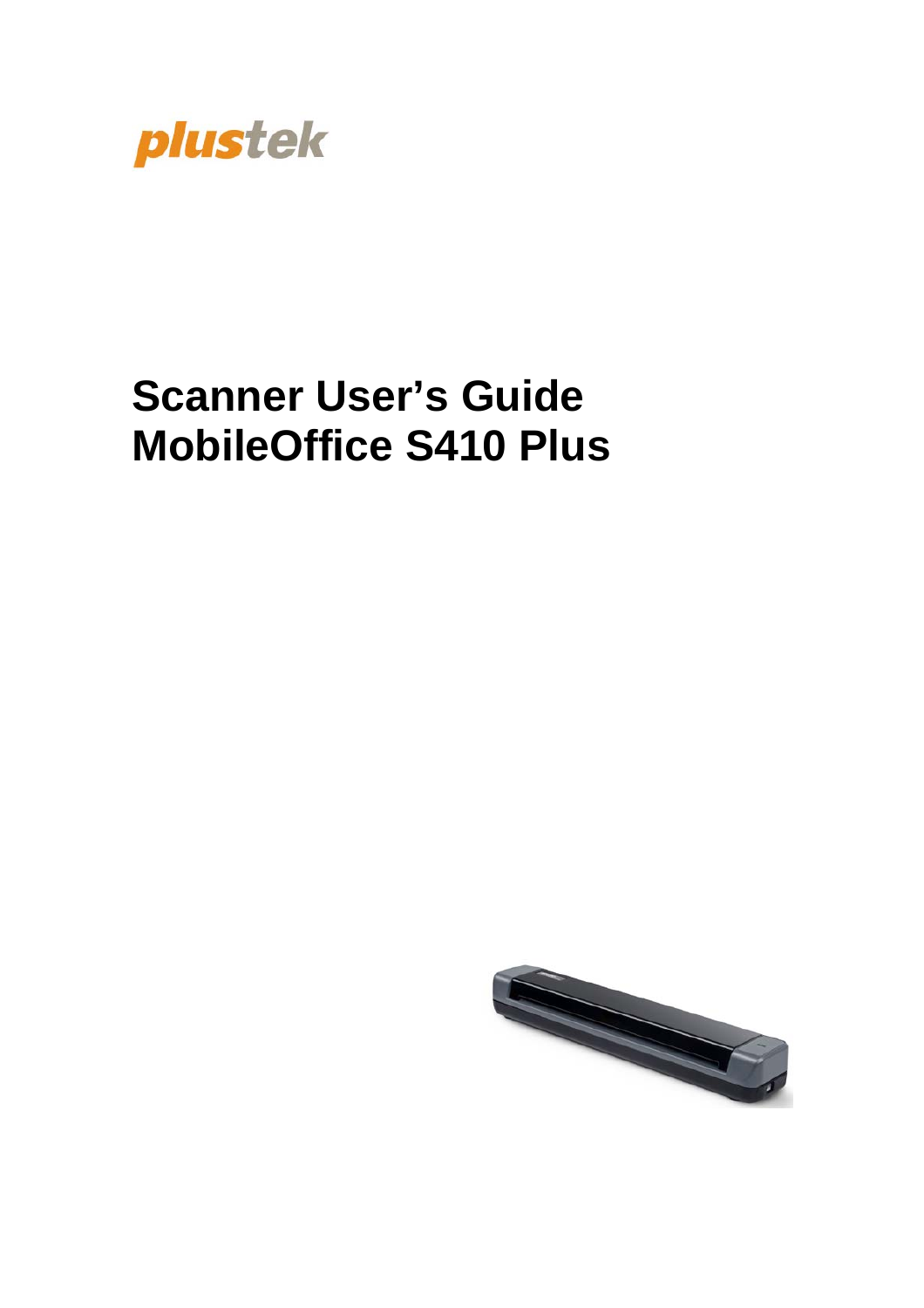#### **Trademarks**

© 2021 Plustek Inc. All rights are reserved. No portion of this document may be reproduced without permission.

Plustek is a registered trademark of Plustek Inc. OCR processing by ABBYY® FineReader®, © 2021 ABBYY. ABBYY and FineReader are trademarks of ABBYY Software, Ltd. which may be registered in some jurisdictions.

All trademarks and brand names mentioned in this publication are property of their respective owners.

#### **Liability**

While all efforts have been made to ensure the accuracy of all contents in this manual, we assume no liability for errors or omissions or by statements of any kind in this manual, whether such errors are omissions or statements resulting from negligence, accidents, or any other cause. The contents of this manual are subject to change without notice. We will not shoulder any legal liability, if users failed to follow the operation instructions in this manual.

#### **Copyright**

The scanning of certain documents, for example checks, bank notes, I.D. cards, government bonds, or public documents, may be prohibited by law and/or subject to criminal prosecution. We recommend you to be responsible and respectful of the copyrights laws when you are scanning books, magazines, journals and other materials.

#### **Environmental Information**

Recycle or disposal at end-of-life information, please ask local distributors or suppliers for recycle and disposal information. The product is designed and produced to achieve sustainable environmental improvement. We strive to produce products in compliance with global environmental standards. Please consult your local authorities for proper disposal.

The product packaging is recyclable.

Attention for recycling (For EU country only)

Protect your environment! This product should not be thrown into the household waste container. Please give it to the free collecting center in your community.

#### **Screen Examples in This Manual**

The screen shots in this guide were made with Windows 10. If you are using Windows 8 / 7, your screen will look somewhat different but function the same.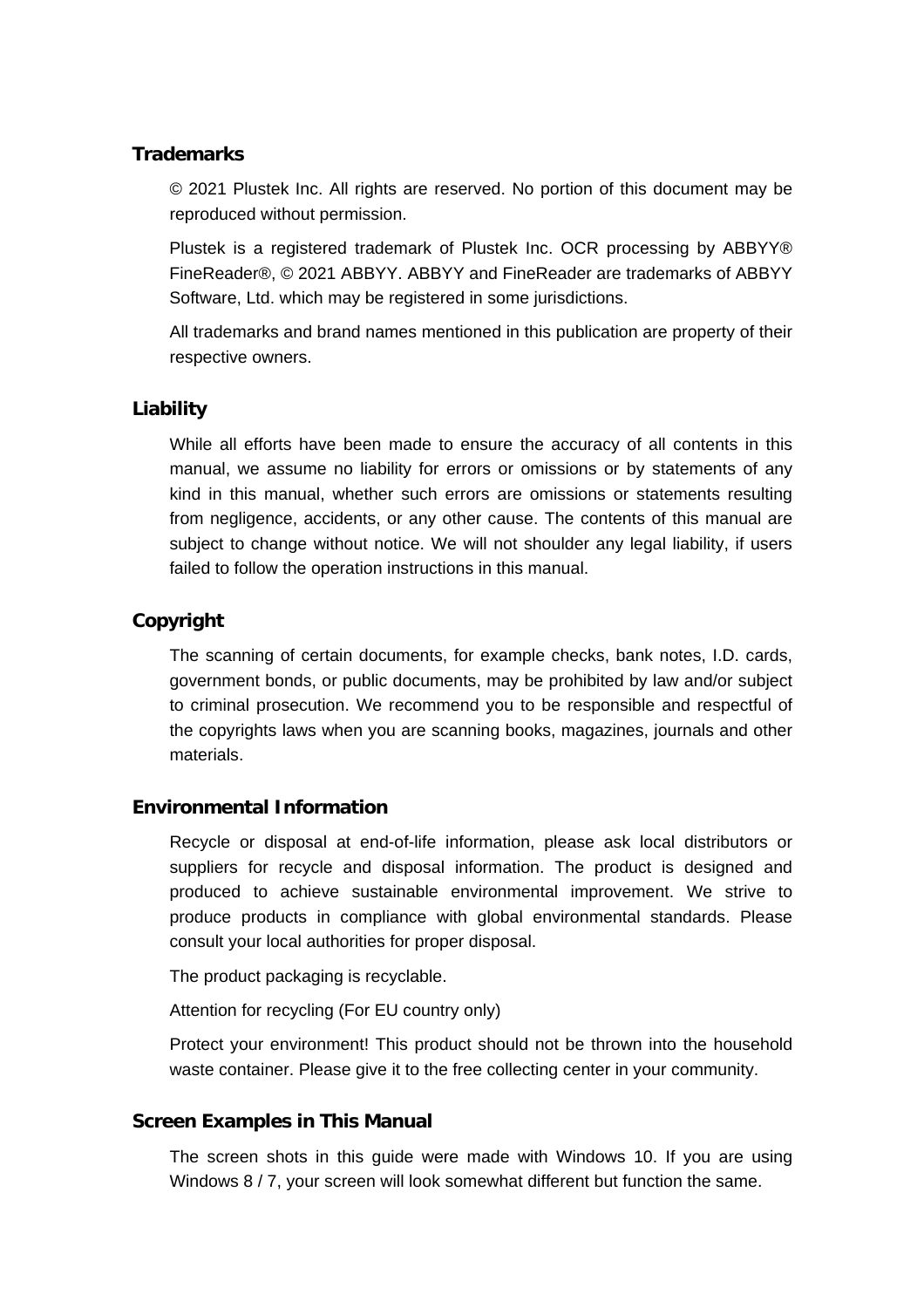### **Table of Contents**

| .20 |
|-----|
|     |
|     |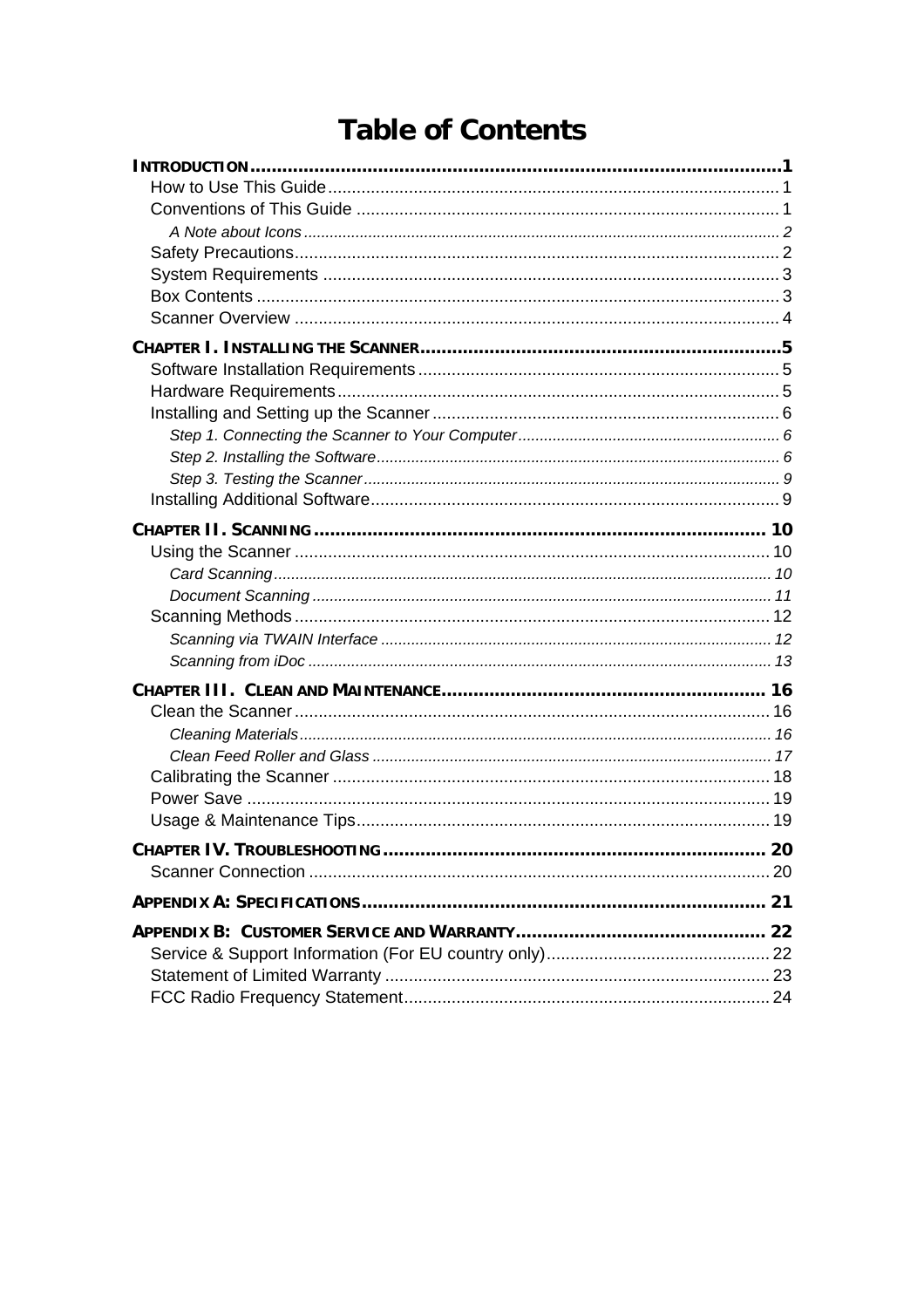## <span id="page-3-1"></span>**Introduction**

<span id="page-3-0"></span>Thank you for choosing us as your scanner supplier. Your new scanner will improve the professionalism of your day-to-day computing tasks by allowing you to input images and electronic text into your computer system. You can easily scan single-sided documents with your scanner.

Like all of our products, your new scanner is thoroughly tested and backed by our reputation for unsurpassed dependability and customer satisfaction. We hope you will continue to turn to us for additional quality products as your computing needs and interests grow.

### **How to Use This Guide**

This User's Guide provides instructions and illustrations on how to install and operate your scanner. This guide assumes the user is familiar with Microsoft Windows. If this is not the case, we suggest you learn more about Microsoft Windows by referring to your Microsoft Windows manual before using your scanner.

The [Introduction](#page-3-1) section of this manual describes the box contents and minimum computer requirements to use this scanner. Before you start installing your scanner, check the box contents to make sure all parts are included. If any items are damaged or missing, please contact the vendor where you purchased your scanner or our customer service directly.

Chapter I describes how to install scanner's software and connect the scanner to your computer. Note: The scanner connects to your computer through the Universal Serial Bus (USB). If your computer does not support USB technology, you will need to purchase a USB interface card to add USB capabilities to your computer, or buy and install USB connectors if your motherboard has USB capabilities. This guide assumes that your computer is USB-ready and has a free USB port.

Chapter II describes how to use your scanner.

Chapter III describes how to maintain and clean your scanner.

Chapter IV contains technical support information that can help you solve simple problems.

Appendix A contains the specifications of the scanner you purchased.

Appendix B contains our customer service, the limited warranty agreement and FCC statement concerning the product.

### **Conventions of This Guide**

**Bold** — Important note or first use of an important term in a chapter.

"XXX" — Represents commands or contents on your computer screen.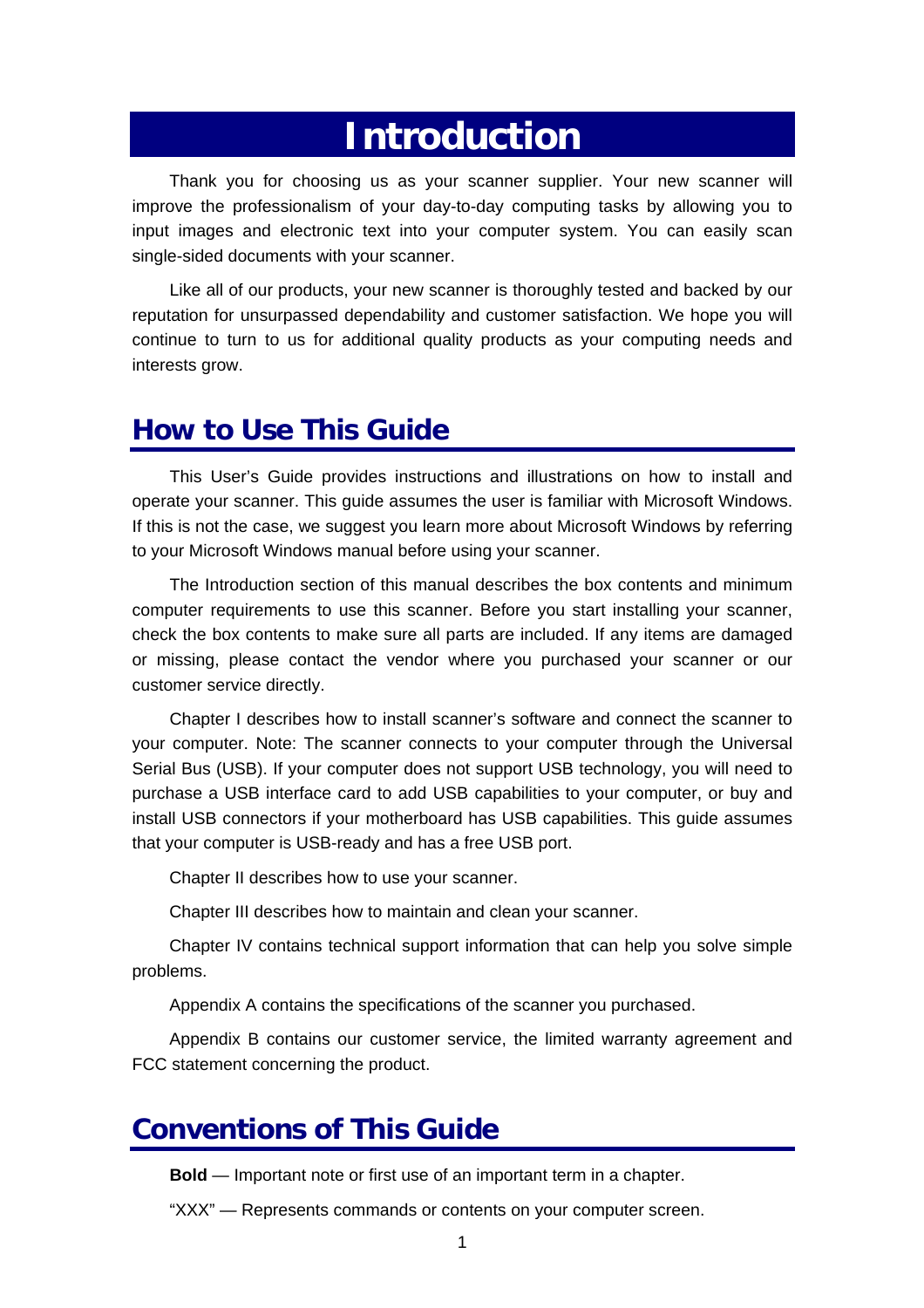#### <span id="page-4-0"></span>**A Note about Icons**

This guide uses the following icons to point out information that deserves special attention.



A procedure that must be followed carefully to prevent injury, or accidents.

Instructions that are important to remember and may prevent mistakes.

Optional tips for your reference.

### **Safety Precautions**

Before using this device, please read the following important information to eliminate or reduce any possibility of causing damage and personal injury.

- 1. Usage, the product is for indoor use in dry locations. Moisture condensation may occur inside this device and cause malfunction at these conditions:
	- $\bullet$  when this device is moved directly from a cold to a warm location:
	- $\bullet$  after a cold room is heated:
	- $\bullet$  when this device is placed in a damp room.

To avoid the moisture condensation, you are recommended to follow the procedure:

- i. Seal this device in a plastic bag for it to adapt to room conditions.
- ii. Wait for 1-2 hours before removing this device from the bag.
- 2. Do use the USB cable provided with the scanner. Use of other cable may lead to malfunction.
- 3. Avoid using the scanner in a dusty environment. Dust particles and other foreign objects may damage the unit.
- 4. Do not subject the scanner to excessive vibration. It may damage the internal components.
- 5. Unplug this device if you don't need to use for a certain period of time, such as, during night or long weekend, to avoid any risks of causing fire.
- 6. Do not attempt to disassemble the scanner. There is danger of an electrical shock and opening your scanner will void your warranty.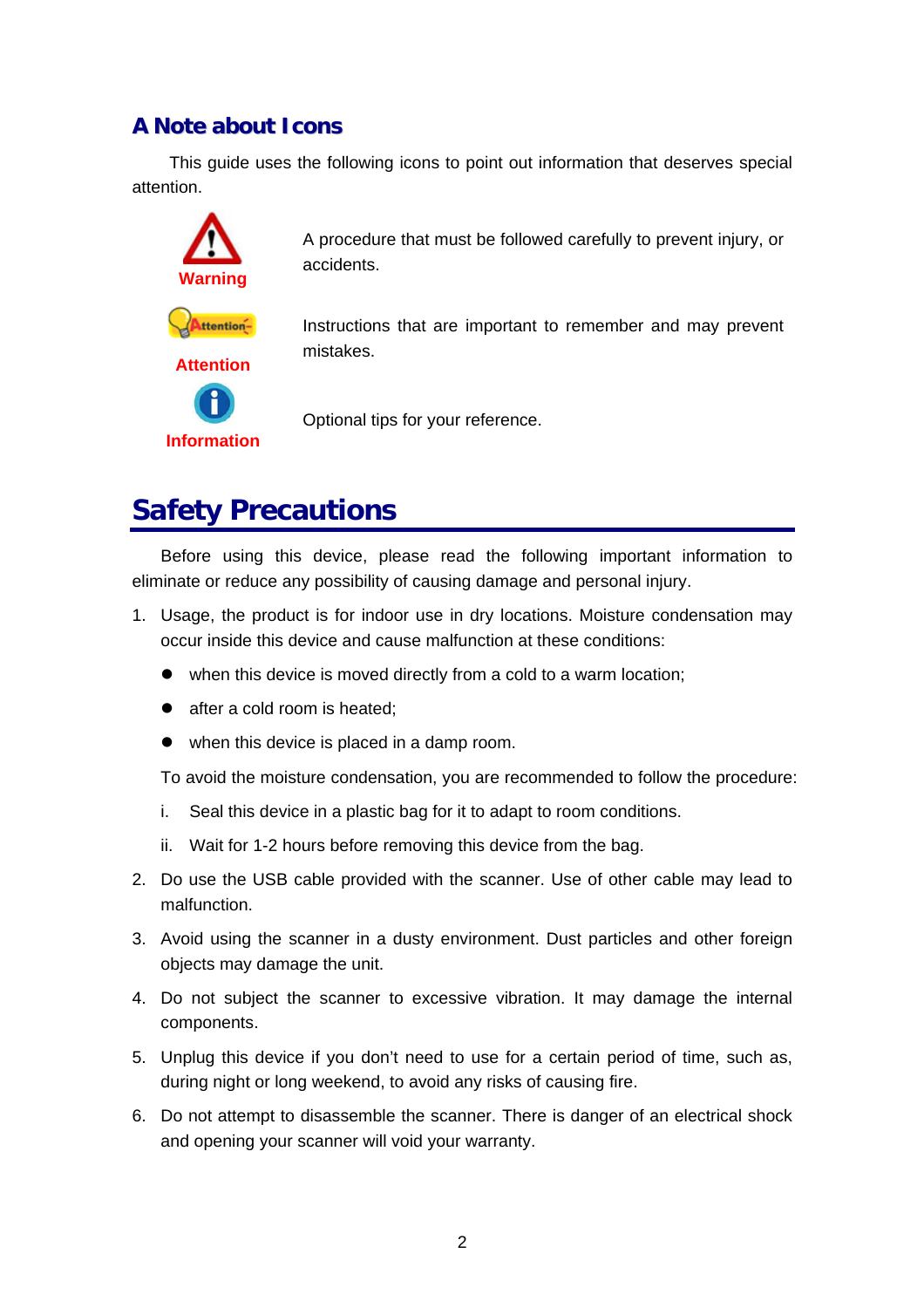## <span id="page-5-0"></span>**System Requirement[s1](#page-5-1)**

- 2.0 GHz CPU with dual-core processor minimum (Recommended: 2.8 GHz Intel® Core™ i5 Processor with 4 CPU Cores or better)
- z 4 GB RAM minimum (Recommended: 8 GB or more)
- z 2 GB of hard-disk space for program installation
- Display dimensions of 1024x768 or greater
- Operating System: Windows 7 / 8 / 10

### **Box Contents[2](#page-5-2)**



- 1. Scanner
- 2. USB Cable
- 3. Quick Guide
- 4. Setup / Application DVD-ROM
- 5. Calibration Sheet
- 6. Cleaning Cloth

<span id="page-5-1"></span> <sup>1</sup> Higher requirements might be needed when scanning or editing a large quantity of image data. The system requirements here are only a guideline, as in general the better the computer (motherboard, processor, hard disk, RAM, video graphic card), the better the results.<br><sup>2</sup> Save the box and packing materials in case you need to transport this scanner in the future.

<span id="page-5-2"></span>The product packaging can be recycled.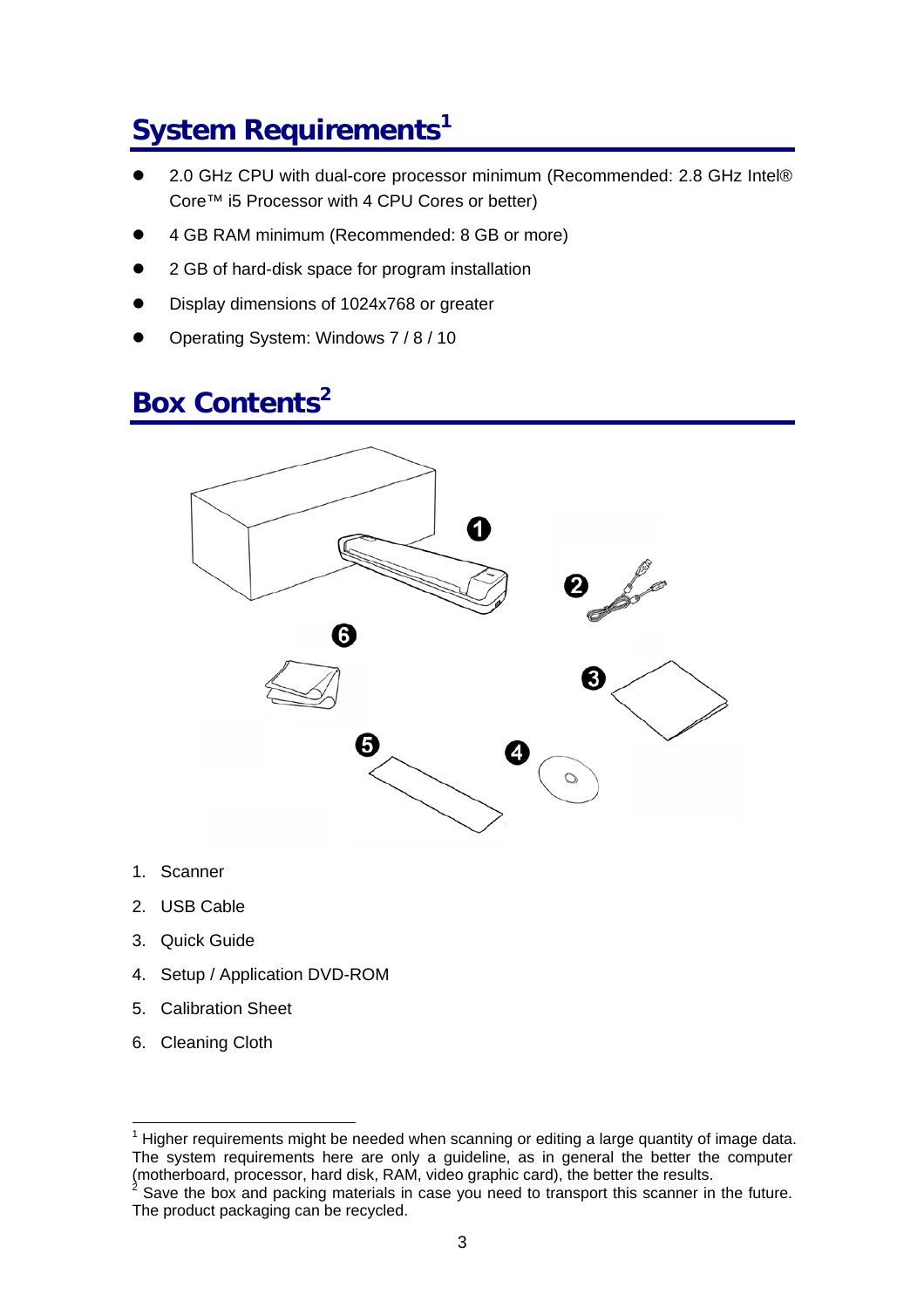### <span id="page-6-0"></span>**Scanner Overview**



- 1. **Page feed slot**: Feed the document into the scanner from this direction. You can feel the document being grabbed by the scanner.
- 2. **LED indicator**: It indicates the scanner's current status.

| Light | <b>Status</b>                                                                                                    |
|-------|------------------------------------------------------------------------------------------------------------------|
| On    | The scanner is connected with the computer, ready to scan<br>images.                                             |
| Off   | The scanner is off, either because of disconnection with the<br>computer, or because the computer is turned off. |

3. **USB port:** It connects the scanner to a USB port on your computer by the included USB cable.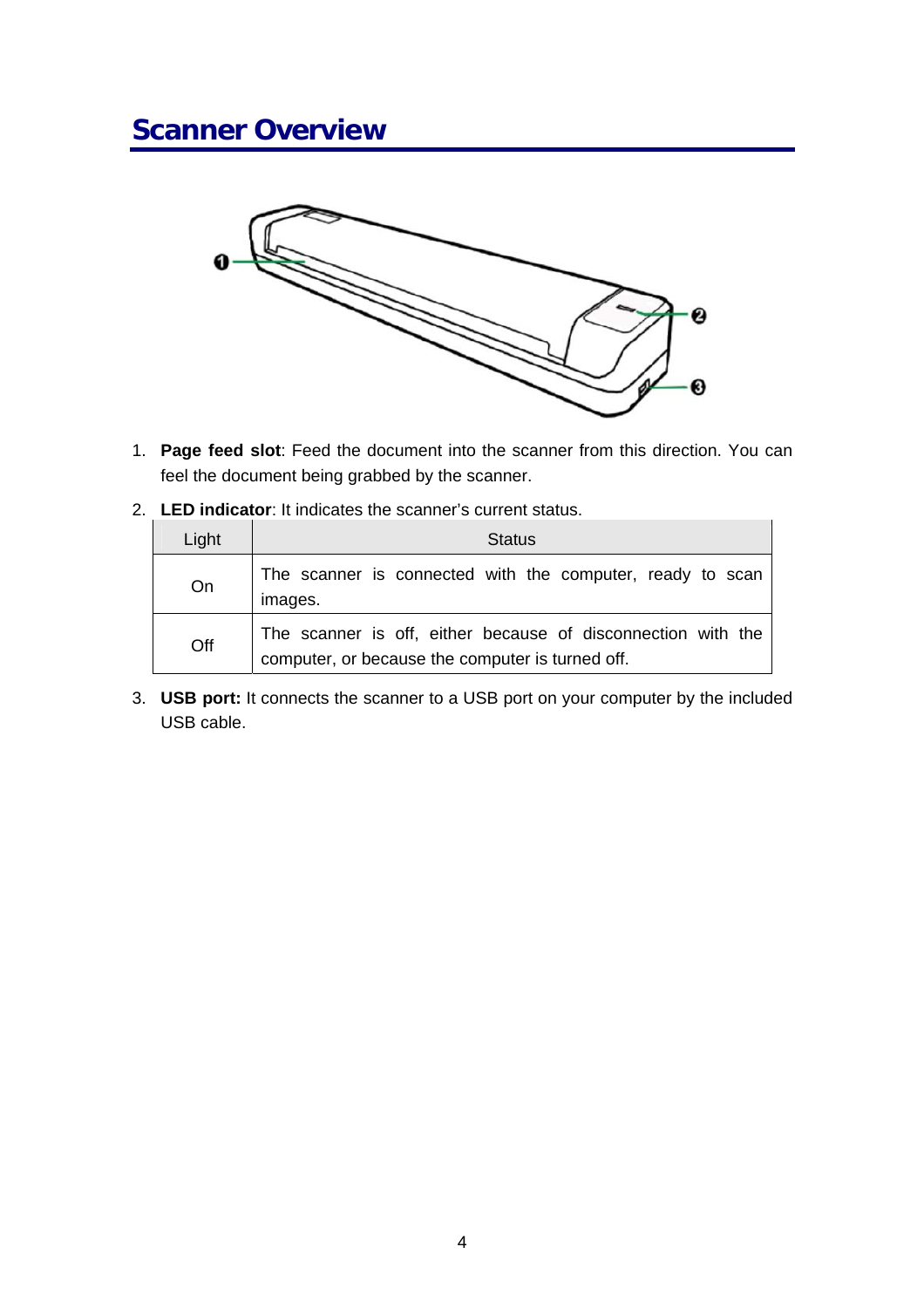## <span id="page-7-0"></span>**Chapter I. Installing the Scanner**

Before installing your scanner, please verify that you have all of the proper components. A list of the package contents is provided in the *Box Contents* section of this quide.

### **Software Installation Requirements**

Your scanner comes with OCR software (ABBYY FineReader Sprint), the scanner's driver and iDoc. All of these software applications use approximately 800 megabytes of hard disk space after they are installed into your computer. To ensure ample room for the installation, as well as for scanning and saving images, a minimum of 2 GB of hard disk space is recommended.

This USB scanner can only operate under the Microsoft Windows 7 / 8 / 10 operating system.

### **Hardware Requirements**

This scanner connects to your computer through the Universal Serial Bus (USB), which supports **hot swap**. To determine whether your computer is USB-capable, you must check the rear of your PC to locate a USB jack that looks the same as the one pictured below. Note that on some computers, the USB port at the rear of the computer may be occupied and additional ports may be found on the monitor or keyboard. If you are having trouble in locating the USB port on your computer, please refer to the hardware manual that came with your computer.

Upon examination, you should find one or two rectangular USB ports, which usually appear as shown below.



If you don't find such USB ports on your computer, then you need to purchase a certified USB interface card to add USB capabilities to your computer.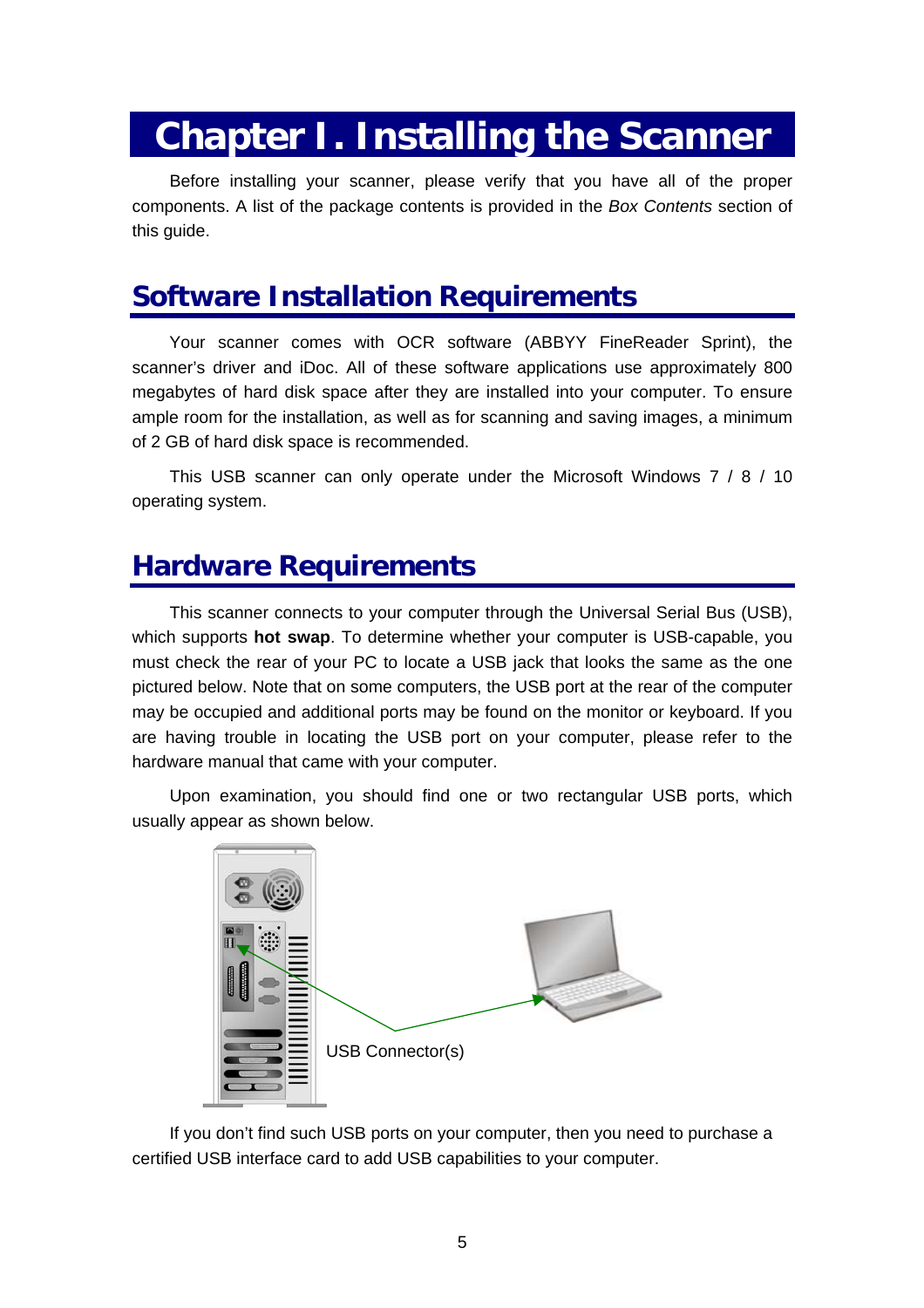### <span id="page-8-0"></span>**Installing and Setting up the Scanner**

Please follow the step-by-step procedures described below to install the Plustek scanner.

#### **Step 1. Connecting the Scanner to Your Computer**



- 1. Plug the square end of the included USB cable to the USB port of the scanner.
- 2. Plug the rectangular end of the USB cable to the USB port on the back of your computer.

Note: If there is another USB device connected to the computer, connect the scanner to an available USB port.

[3](#page-8-1). If you plan to connect your scanner to a USB hub<sup>3</sup>, make sure that the hub is connected to the USB port in your computer. Next, connect the scanner to the USB hub.

Note: If you do not have a USB port available, you might need to buy a USB port.

#### **Step 2. Installing the Software**

1. If the USB components on your computer are functioning correctly, they will automatically detect the scanner causing the "Add New Hardware Wizard" or "Found New Hardware Wizard" to be launched.

Note: If your computer was off when you connected the scanner, the "Add New

<span id="page-8-1"></span> $3$  The USB hub is not included with the scanner. If using a hub, you are recommended to use a hub with its own external power adapter.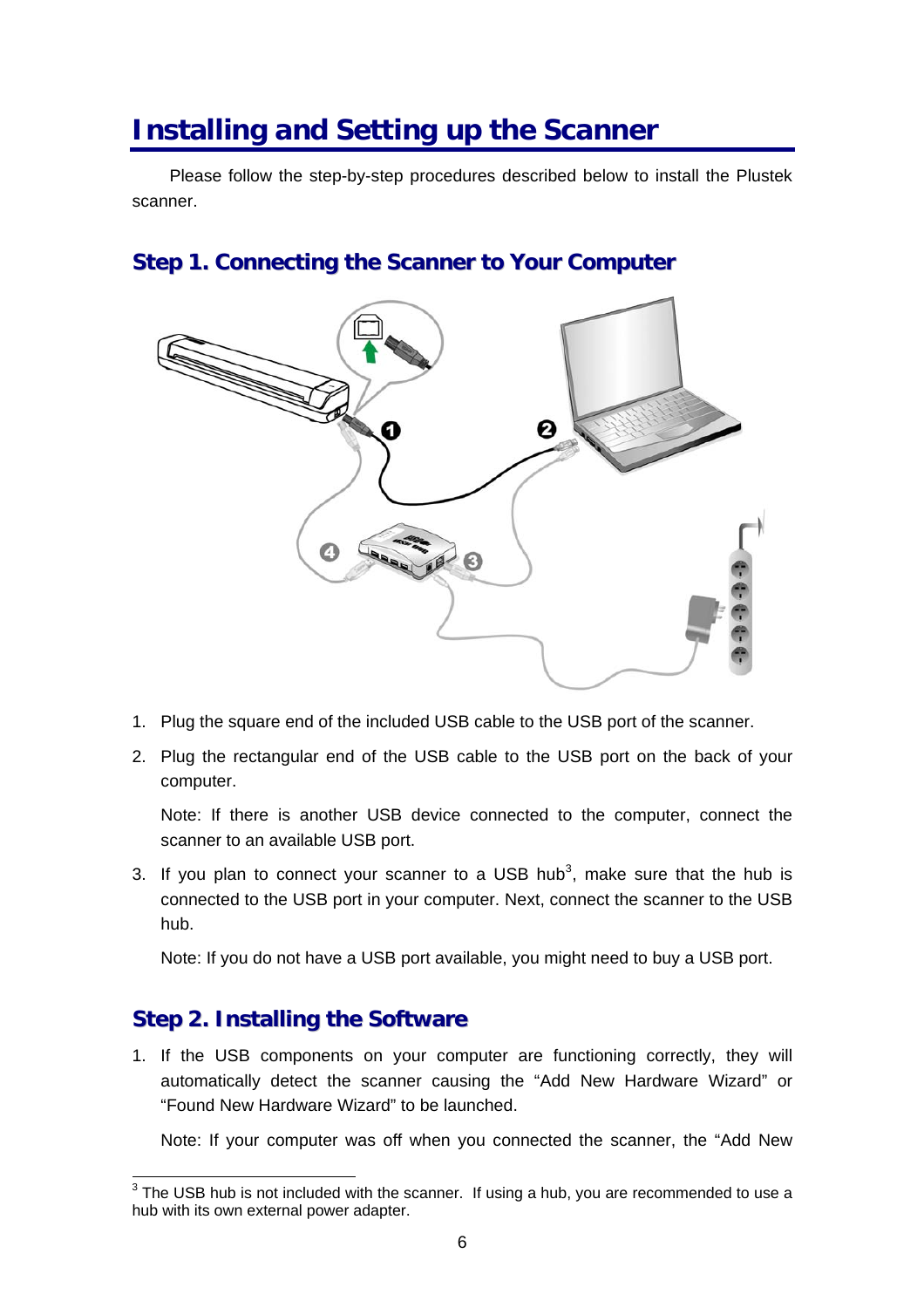Hardware Wizard" message will be displayed when you turn the computer on and when Windows starts.

2. For Windows 7:

When the Setup/Application DVD is for several scanner models

- a. Insert the Setup/Application DVD-ROM, included with your scanner, into your DVD-ROM drive. Click Run install.exe in the "AutoPlay" window.
- b. Click on the "Yes" button if the "User Account Control" dialog pops up. Follow the instructions in the pop-up installation message.
- c. In the "Device Manager" window, right-click on this scanner under "Other devices" and select "Update Driver Software" from the pop-up menu. Click "Browse my computer for driver software" in the window that appears, and click the "Browse" button.
- d. In the "Browse For Folder" window, select the folder or the DVD-ROM drive that contains this scanner driver and click the "OK" button to return to the previous screen. Click the "Next" button and click "Install this driver software anyway" if the "Windows Security" window appears.. Afterwards, please skip to procedure 4.

#### When the Setup/Application DVD is for one scanner model

- a. Insert the Setup/Application DVD-ROM, included with your scanner, into your DVD-ROM drive. Click Run install.exe in the "AutoPlay" window.
- b. Click on the "Yes" button if the "User Account Control" dialog pops up. Afterwards, please skip to procedure 4.
- 3. For Windows 8 & Windows 10:
	- a. Insert the Setup/Application DVD-ROM, included with your scanner, into your DVD-ROM drive. Click on the pop-up notification, then click "Run install.exe" in the pop-up window. If you miss the pop-up notification, please eject and reinsert the Setup/Application DVD-ROM.
	- b. Click on the "Yes" button if the "User Account Control" dialog pops up. Afterwards, please skip to procedure 4.
- 4. Follow the on-screen instructions to install all software that your new USB scanner requires. If the pop-up wizard window appears click "Next", and click "Install this driver software anyway" in the "Windows Security" window then click "Finish" in the wizard window.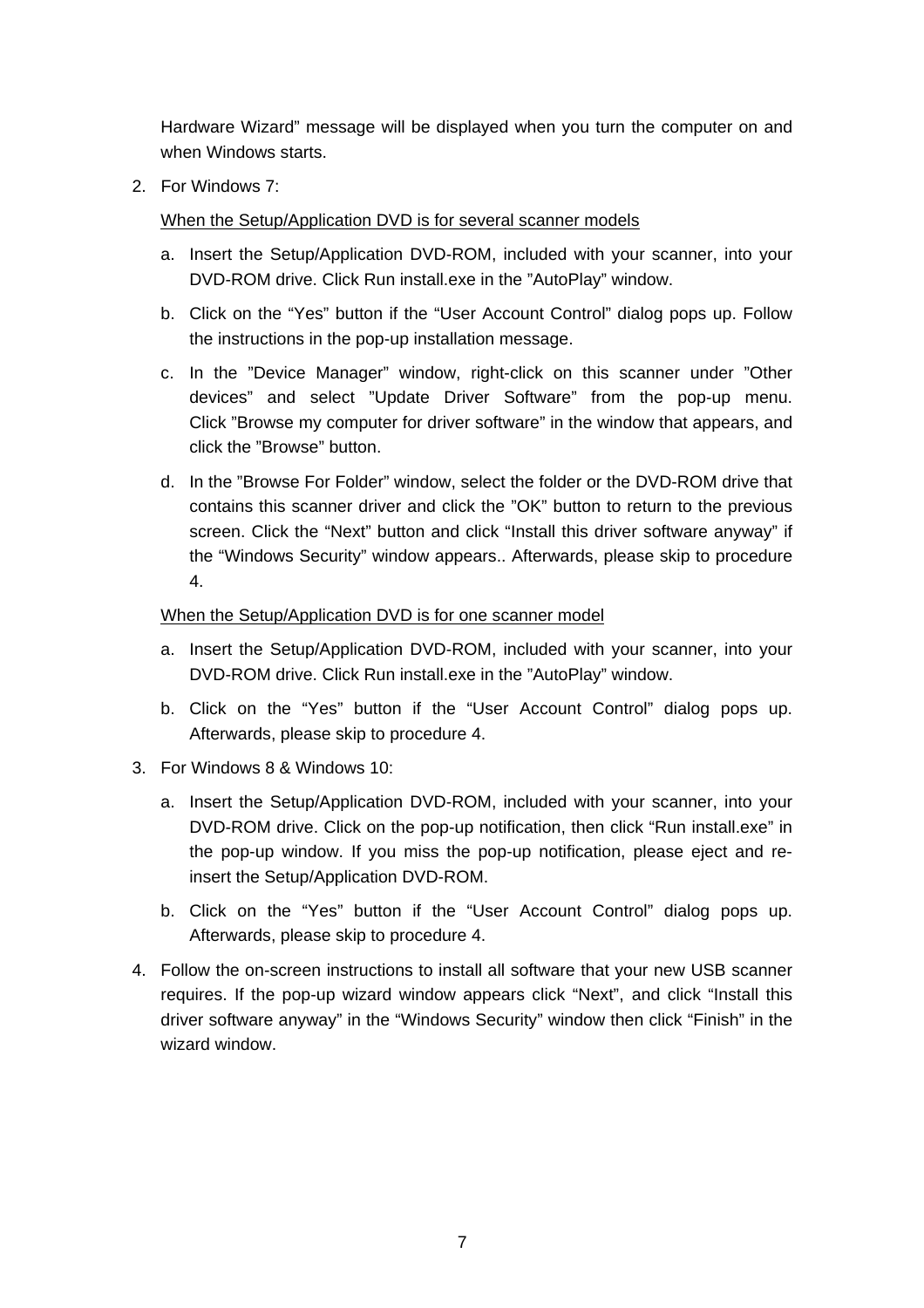5. After the software is installed, you will be prompted to perform the scanner calibration.



6. Insert the special calibration sheet, included with the scanner, face up into the page feed of the scanner.



- 7. Follow the on-screen instructions to complete the scanner calibration.
- 8. After the installation is complete, close all open applications and click on the "Finish" button to restart your computer.

| <b>Information</b> | Alternatively you may also use any plain white<br>sheet of paper sized in Letter size (8.5" x 11.69")<br>instead; however, the calibration effect may be<br>less good than the special calibration sheet. |  |
|--------------------|-----------------------------------------------------------------------------------------------------------------------------------------------------------------------------------------------------------|--|
|                    |                                                                                                                                                                                                           |  |
| <b>ttention</b>    | Save the Setup/Application DVD in case you<br>need to reinstall the driver and software in<br>the future.                                                                                                 |  |
| <b>Attention</b>   | Save the Calibration Sheet in case you need<br>to calibrate the scanner in the future.                                                                                                                    |  |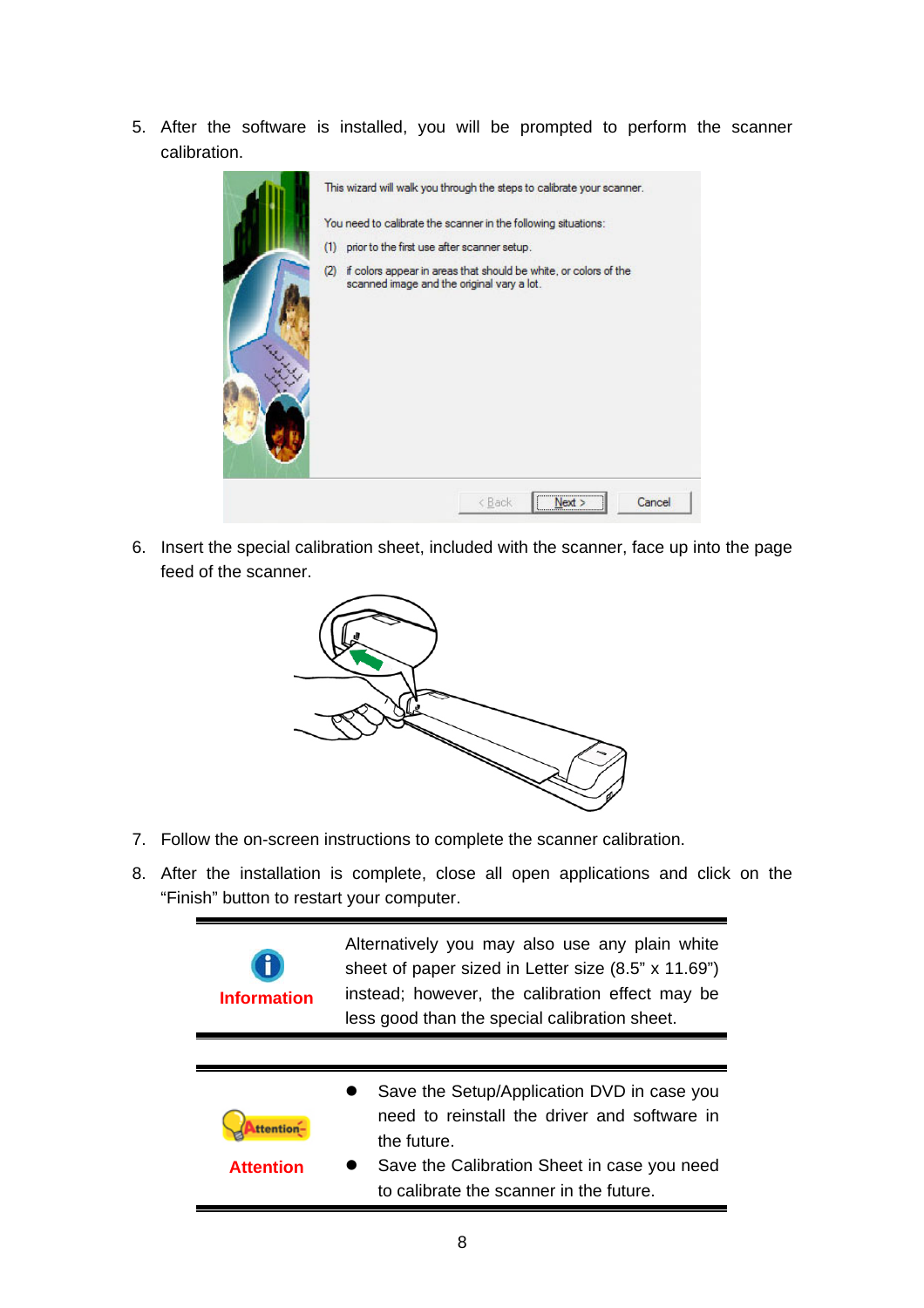#### <span id="page-11-0"></span>**Step 3. Testing the Scanner**

The following test procedure checks to see if the scanner is properly functioning with your computer and the scanning software. Before testing your scanner, double check to make sure that all connections are securely fastened.

#### **To properly test your scanner, please perform the following steps:**

- 1. Do one of the following to open the **iDoc** window:
	- z Click on the **iDoc** shortcut from the Windows **Start** menu > **All Programs** > **Plustek iDoc** folder. (For Windows 8.1 users: Point your mouse cursor to the upper or lower right corner of your screen to open the **Charm** bar. Click on the **Start** charm, then click on the downwards arrow button in the lower left corner of the screen. The **Apps** screen will be shown. Move your cursor to the right edge of the screen to scroll right until you find

**Plustek iDoc**, and then click on **iDoc**.) Right-click the **iDoc** icon in the system tray, and select **iDoc** from the pop-up menu to display the main window.



- Double-click the icon **iDoc** on the desktop. Right-click the **iDoc** icon in the system tray, and select **iDoc** from the pop-up menu to display the main window.
- 2. Insert the document face up into the scanner. Please allow the sensor to detect the edges of your document. The scanning starts immediately.



3. If an image appears on your screen, your scanner is working properly.

### **Installing Additional Software**

Your scanner is TWAIN compliant and functions with virtually all available TWAIN compatible software. If you purchase additional software to be used with your scanner, please make sure that it conforms to the TWAIN standard.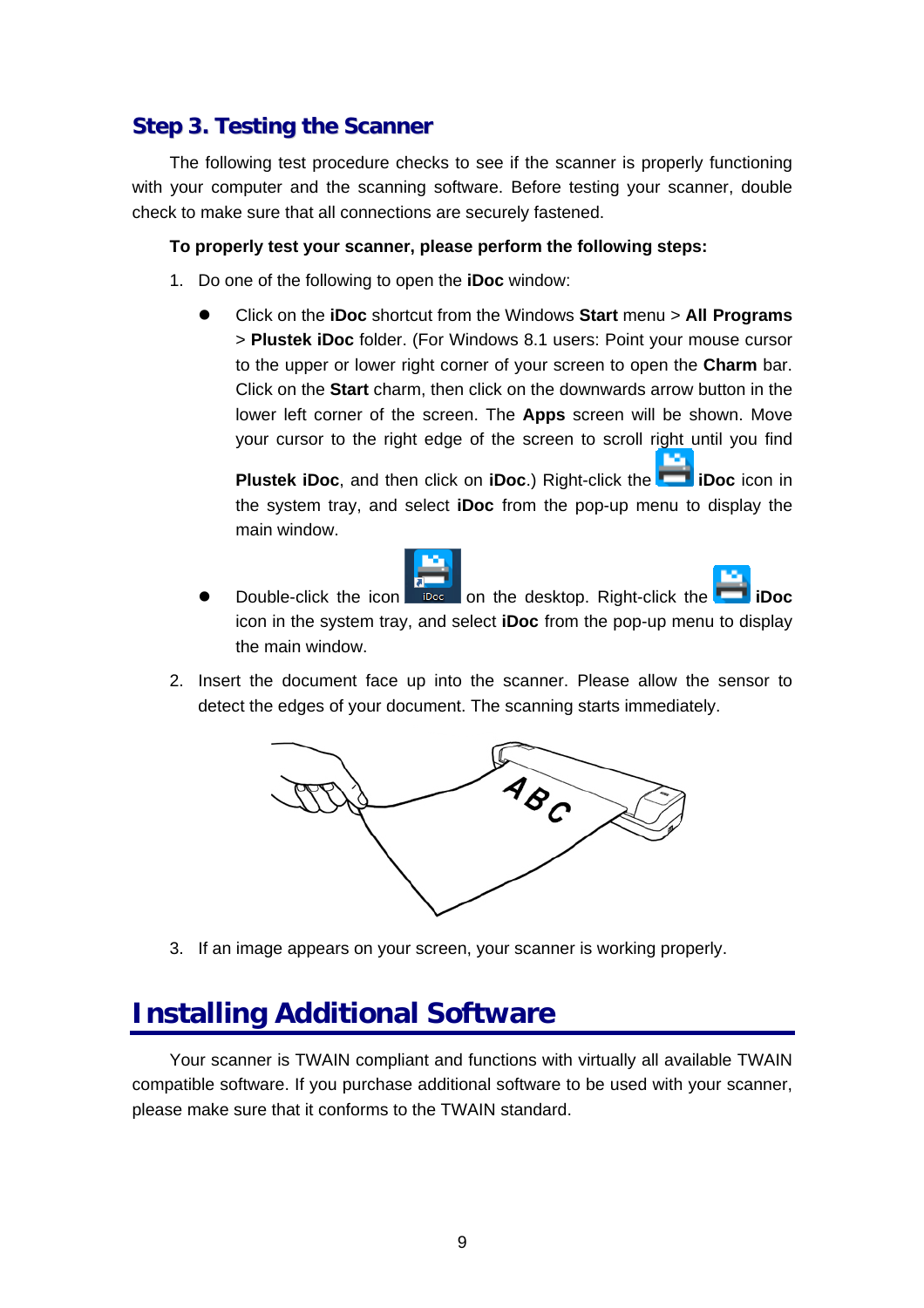## **Chapter II. Scanning**

<span id="page-12-0"></span>Your scanner needs to be driven by certain type of software program. Since all documents or images (whether text or pictures) that are acquired from the scanner are treated by your computer as images, most scanning will probably be done from an image-editing program where you can view, edit, save and output the scanned images.

What about scanning text documents and editing them in a word processor? This is the role of Optical Character Recognition (OCR) software. OCR software converts the image files that are created from scanning text documents into text files that can be viewed, edited and saved by word processors. An OCR program has also been bundled on the included Setup/Application DVD-ROM, and if you wish to use the scanner in this way you should install the OCR software that is included.

The iDoc program, seamlessly integrating the operation of your scanner with your computer and other peripherals, provides a quick and convenient way to perform various scanning functions.

Please refer to the online help of each program to guide you through any questions you may have while scanning within that program.

### **Using the Scanner**

#### **Card Scanning**

This is the special design for plastic card scan. Plastic cards include: driver license, ID card, medical insurance card or any membership cards.

#### **Plastic card scanning**

The plastic card can be driver license, ID card, insurance card, medic-care card or any membership card.

|                  | Make sure the plastic card you wish to scan<br>is horizontally loaded into the scanner. |
|------------------|-----------------------------------------------------------------------------------------|
| <b>Attention</b> | Maximum thickness of each plastic card is:<br>Non-Embossed 1.0 mm.                      |

To scan the plastic card, please follow the steps:

1. Insert one plastic card face up into the scanner.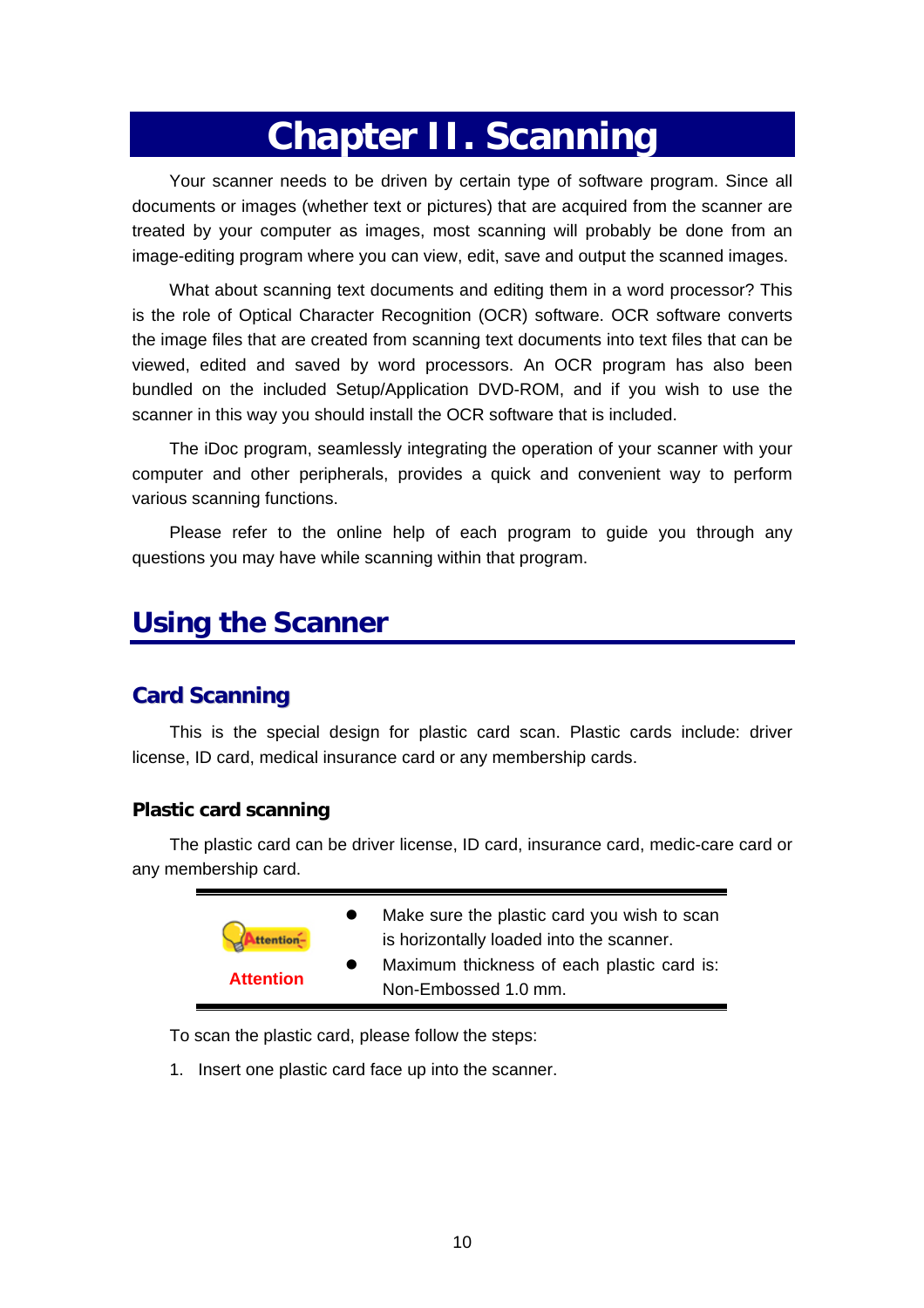<span id="page-13-0"></span>

2. The scanning starts immediately.

#### **Business card scanning**



To scan the business card, please follow the steps:

1. Insert one business card face up into the scanner.



2. The scanning starts immediately.

#### **Document Scanning**

Actually, document scanning is similar with the card scanning, however, we'll describe the steps simply for you:

1. Insert one document face up into the scanner.



2. The scanning starts immediately.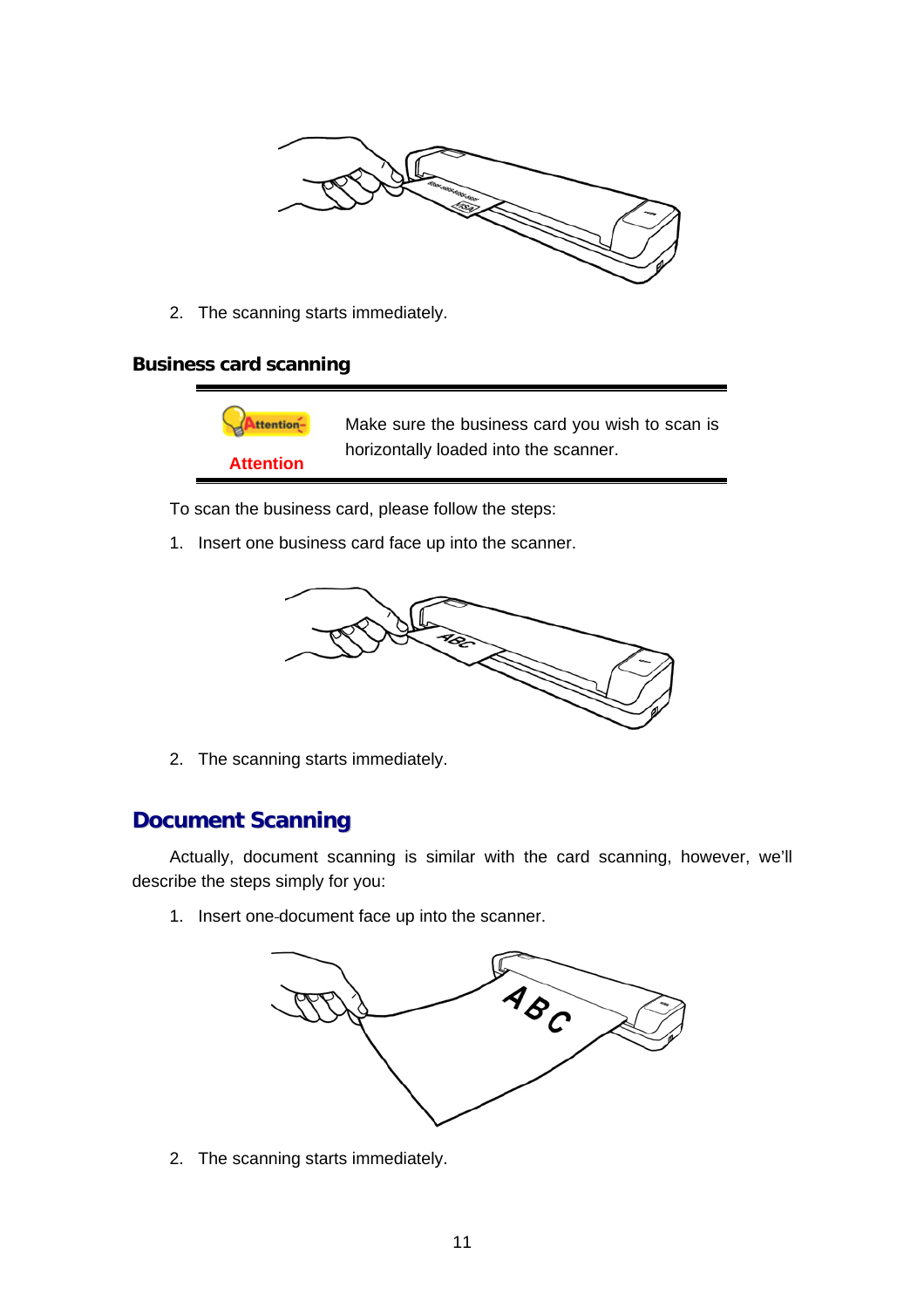### <span id="page-14-0"></span>**Scanning Methods**

The TWAIN interface and iDoc software are automatically installed to your system along with the scanner driver.

|                                     | Before you start scanning, check the following:<br>The power of both your computer and<br>$1_{-}$                                                                                                                                                    |
|-------------------------------------|------------------------------------------------------------------------------------------------------------------------------------------------------------------------------------------------------------------------------------------------------|
| <b>ttention</b><br><b>Attention</b> | scanner is turned on.                                                                                                                                                                                                                                |
|                                     | 2. The icon <b>The State Separate Separate State Separate State State State State State State State State State State State State State State State State State State State State State State State State State State State Stat</b><br>system tray. |
|                                     | Paper is appropriately loaded into the<br>3.<br>scanner.                                                                                                                                                                                             |

#### **Scanning via TWAIN Interface**

The TWAIN program is a very important piece of software that comes with your scanner. This program acts as an interface between the scanner hardware and the image-editing software you are using to view and edit images. The TWAIN program allows you to adjust a number of settings to define the quality of the scanned image.

The following describes how you may use your TWAIN compatible program to scan via the TWAIN interface. When you get familiar with the scanning, you may alternatively use other TWAIN compatible scanning programs or image-editing applications to do your scanning projects.

#### **Scan within your TWAIN compatible program:**

1. Launch your TWAIN compatible program.



2. Open the TWAIN window within your TWAIN compatible program. Please refer to your TWAIN compatible program manual for detailed information.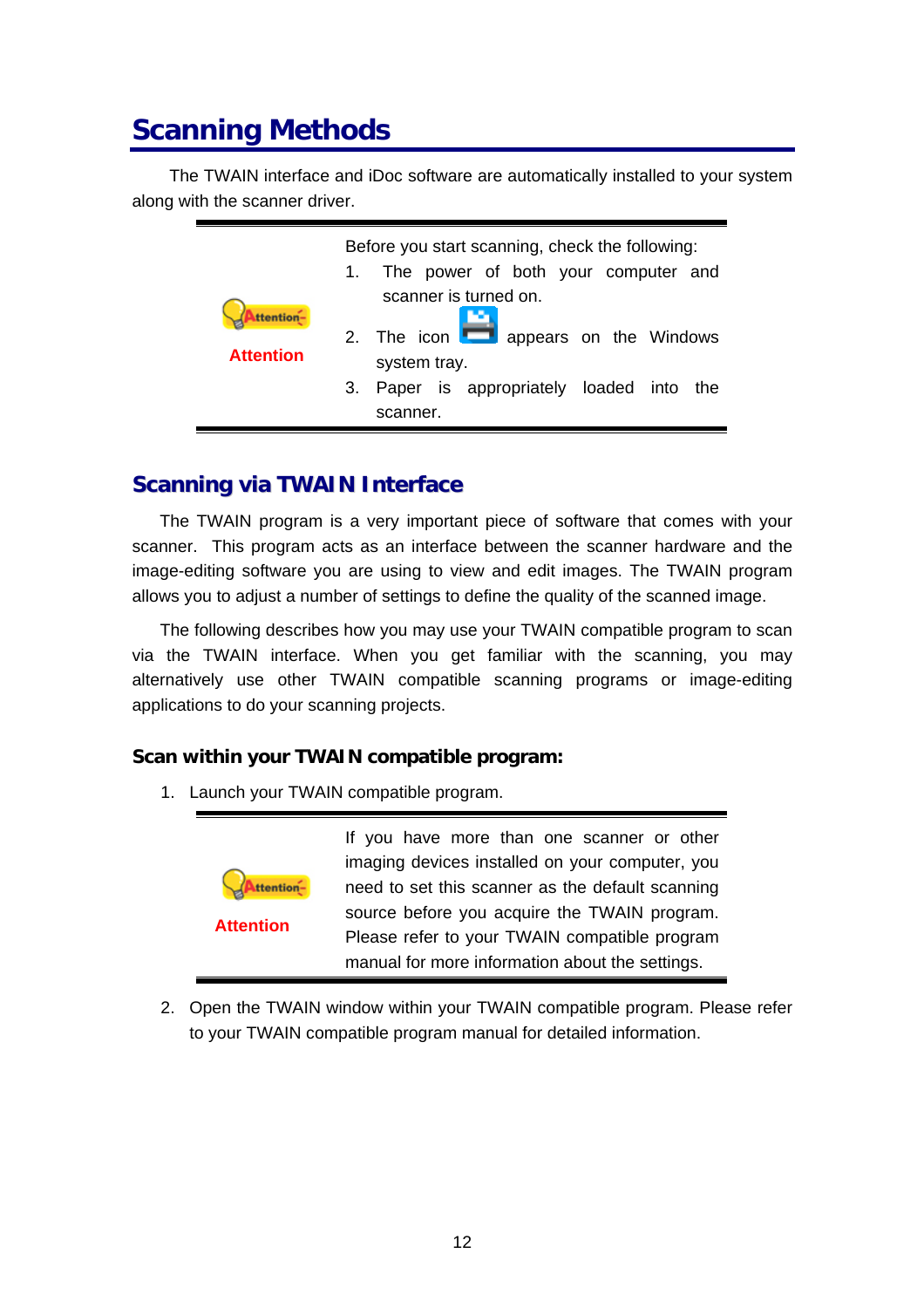<span id="page-15-0"></span>3. In the TWAIN window that opens, select **Sheet Feeder** as the Scan Type.

| Profile:                                                     | $\blacktriangledown$ | Save | Manage |
|--------------------------------------------------------------|----------------------|------|--------|
| Main<br>Advanced   Preferences   About  <br>cm               |                      |      |        |
| Scan Type: Sheet Feeder (Front Side)<br>$\blacktriangledown$ |                      |      |        |
| <b>F</b> Individual Settings                                 |                      |      |        |
| Merge Pages Split                                            |                      |      |        |
| C Horizontally <sup>C</sup> Vertically                       |                      |      |        |
| Manual Merging Adjustment                                    |                      |      |        |
| Page Size: Automatic Size                                    |                      |      |        |
| Scan Mode: 24-bit Color                                      |                      |      |        |
|                                                              |                      |      |        |
| Document Type: Photo & Text<br>▼                             |                      |      |        |
| 200<br>Resolution: 200                                       |                      |      |        |
| 15<br>Brightness: 4                                          |                      |      |        |
| 35<br>Contrast: 4                                            |                      |      |        |
|                                                              |                      |      |        |
| Page Settings                                                |                      |      |        |
| Ⅳ Auto Crop<br>Auto Rotate<br>П                              |                      |      |        |
| <b>▼</b> Auto Deskew<br>$\triangledown$ Auto Density         |                      |      |        |
|                                                              |                      |      |        |
| Rotate: None, Inverse: Off                                   |                      |      |        |
| Flip Horizontally: Off, Flip<br>Vertically: Off<br>Configure |                      |      |        |
|                                                              |                      |      |        |
| Exit<br>Preview<br>Help<br>Scan                              |                      |      |        |

- 4. Adjust the scanning settings.
- 5. Insert the document face up into the scanner. Please allow the sensor to detect the edges of your document. The scanning starts immediately.
- 6. When the scan finishes, click the **Exit** button to close the TWAIN window. The scanned images are displayed in your TWAIN compatible program, and you may perform the image editing tasks.

Click the **Help** button within the TWAIN window for more information about the settings.

#### **Scanning from iDoc**



iDoc offers you quick access to the most frequently-used scanning functions. Scanning documents or images from this scanner is very easy. Follow the steps described below:

- 1. Do one of the following to open the **iDoc** window:
	- z Click on the **iDoc** shortcut from the Windows **Start** menu > **All Programs**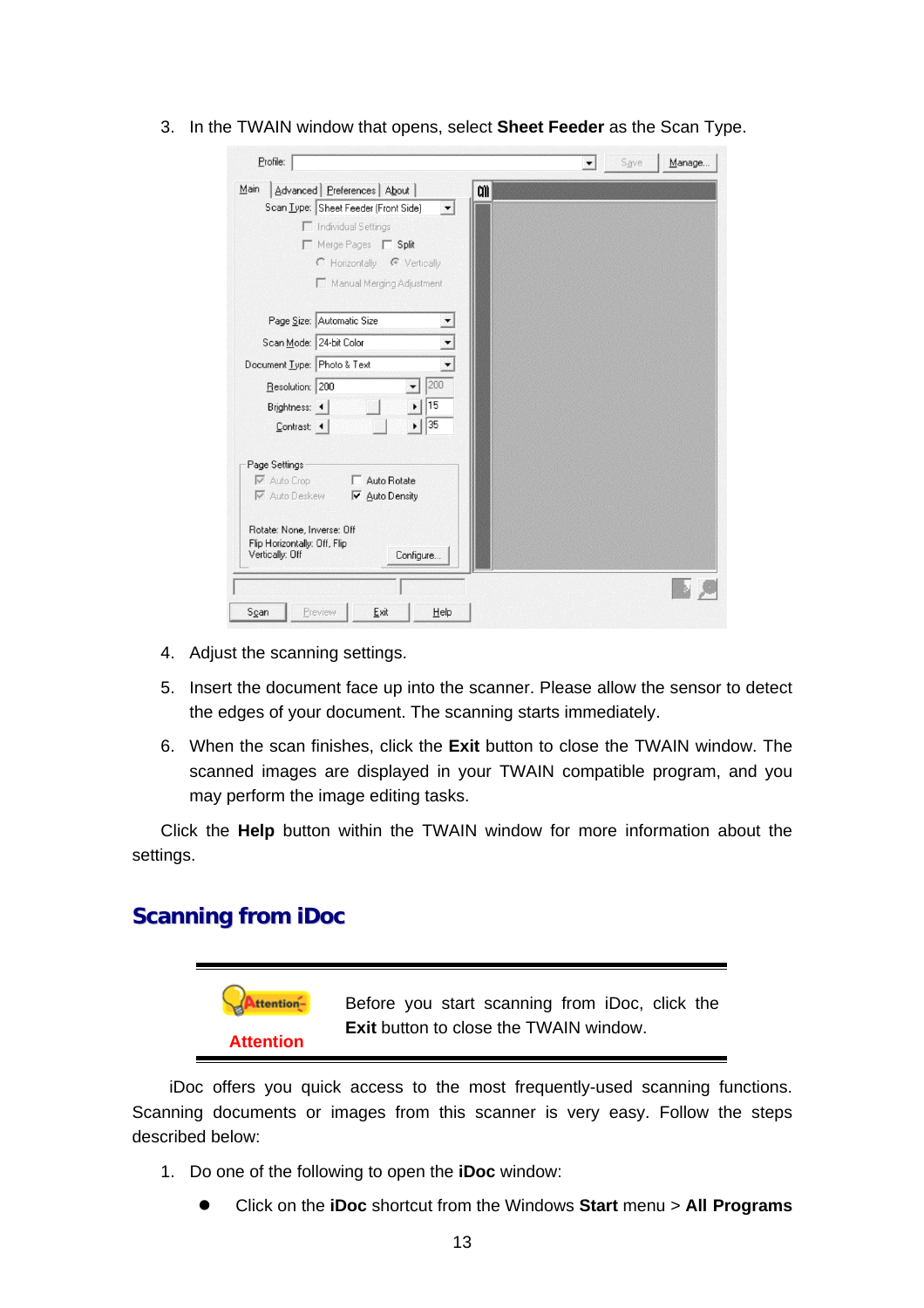> **Plustek iDoc** folder. (For Windows 8.1 users: Point your mouse cursor to the upper or lower right corner of your screen to open the **Charm** bar. Click on the **Start** charm, then click on the downwards arrow button in the lower left corner of the screen. The **Apps** screen will be shown. Move your cursor to the right edge of the screen to scroll right until you find

**Plustek iDoc**, and then click on **iDoc**.) Right-click the **iDoc** icon in the system tray, and select **iDoc** from the pop-up menu to display the main window.



- Double-click the icon **iDoc** on the desktop. Right-click the **iDoc** icon in the system tray, and select **iDoc** from the pop-up menu to display the main window.
- 2. Insert the document face up into the scanner. Please allow the sensor to detect the edges of your document. The scanning starts immediately.



3. The scanned images are displayed in iDoc, and you may perform the image editing tasks.

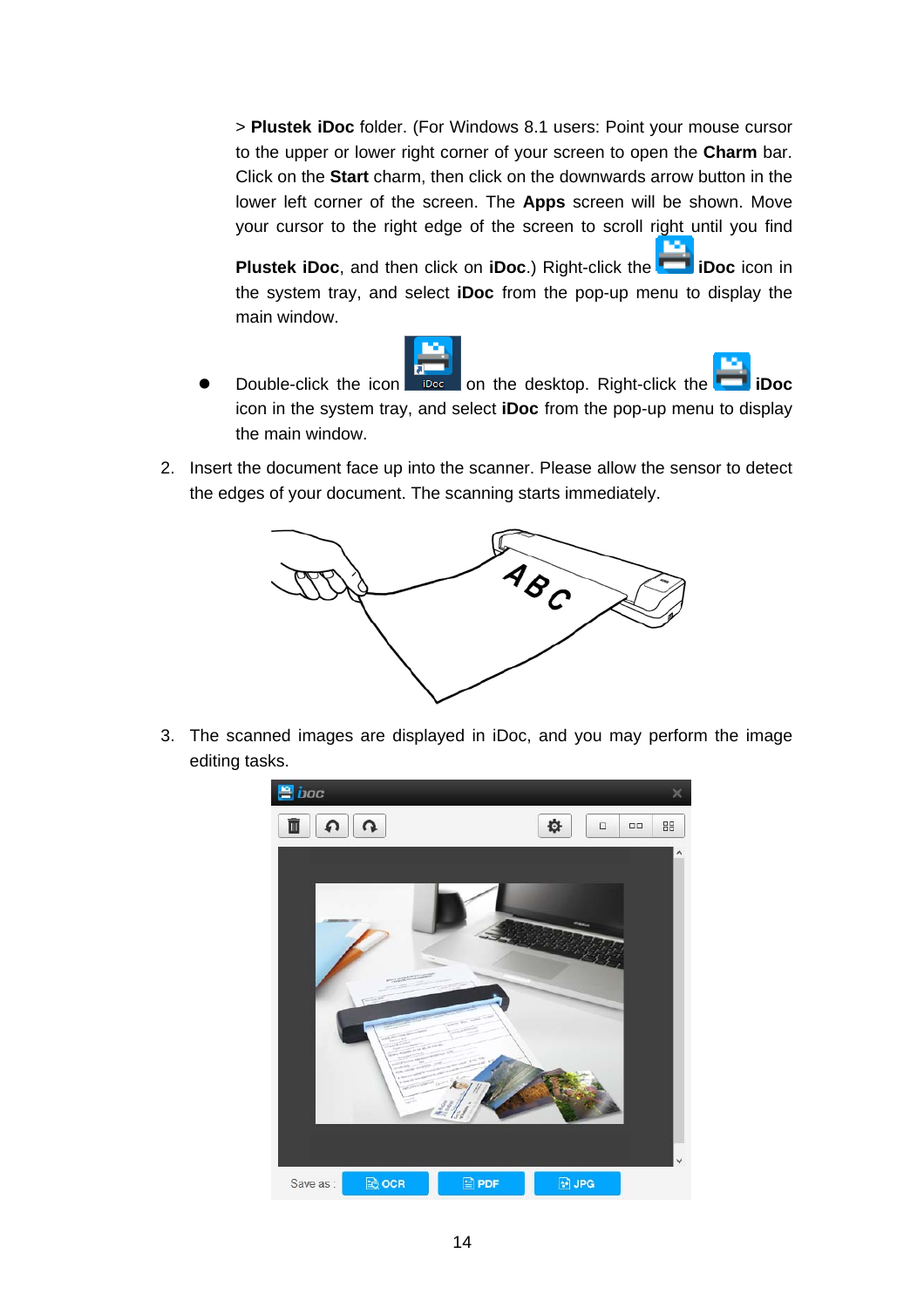4. Click on the  $\frac{1}{2}$  och  $\frac{1}{2}$  PDF or  $\frac{1}{2}$  JPG button brings you to the **Send to** dialog. Select the desired destination to send the scanned images.

Right-click the **iDoc** icon in the system tray, and select **Help** from the pop-up menu for more information about the settings.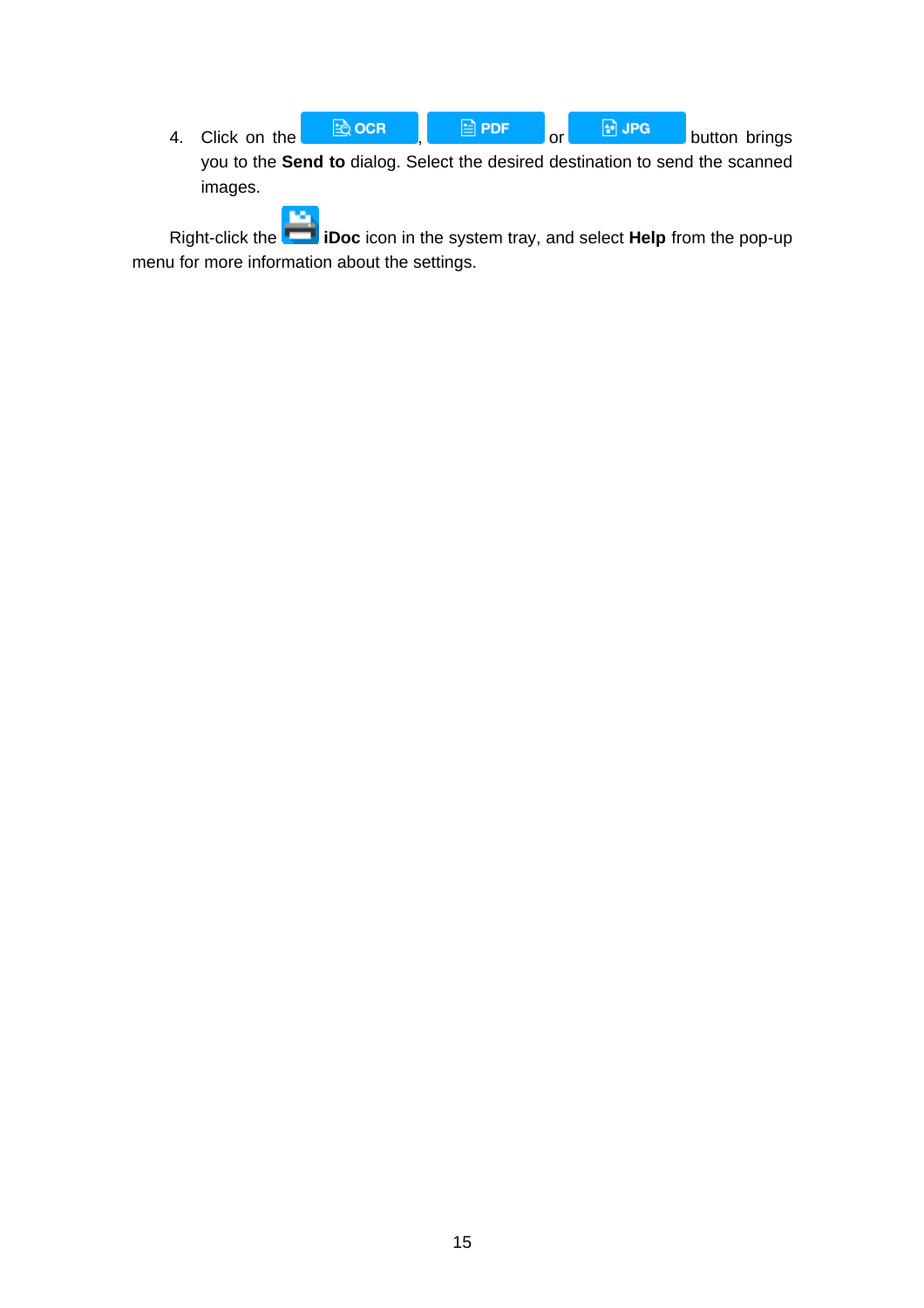## **Chapter III. Clean and Maintenance**

<span id="page-18-0"></span>Your scanner is designed to be maintenance-free. However, constant care and maintenance can keep your scanner working smoothly.

### **Clean the Scanner**

Paper powder, dust, ink and toner from paper being scanned may make the inner scanner dirty, which leads to poor image quality or document-feeding errors. Often clean your scanner could ensure your scanning better efficiency.

| Λ              | Before cleaning the scanner, disconnect the<br>scanner's USB cable, and then wait a few<br>minutes for the glass and/or the inner |
|----------------|-----------------------------------------------------------------------------------------------------------------------------------|
| <b>Warning</b> | scanner to cool to ambient temperature.                                                                                           |
|                | Wash your hands with soap and water                                                                                               |
|                | before and after cleaning the scanner.                                                                                            |

#### **Cleaning Materials**

Have the following cleaning materials ready to clean the scanner:

- **Cleansing cloth (or a cotton swab)**
- z **non-abrasive cleaner**  Isopropyl alcohol (95%). DO NOT use water.

| <b>ttention</b><br><b>Attention</b> | Alternatively you can use glass cleaner or a<br>neutral detergent for window cleaning to<br>clean the scanner glass.<br>However, DO NOT use either of them to<br>clean the scanner. |  |
|-------------------------------------|-------------------------------------------------------------------------------------------------------------------------------------------------------------------------------------|--|
|                                     | Use of other cleaning materials could<br>damage your scanner.                                                                                                                       |  |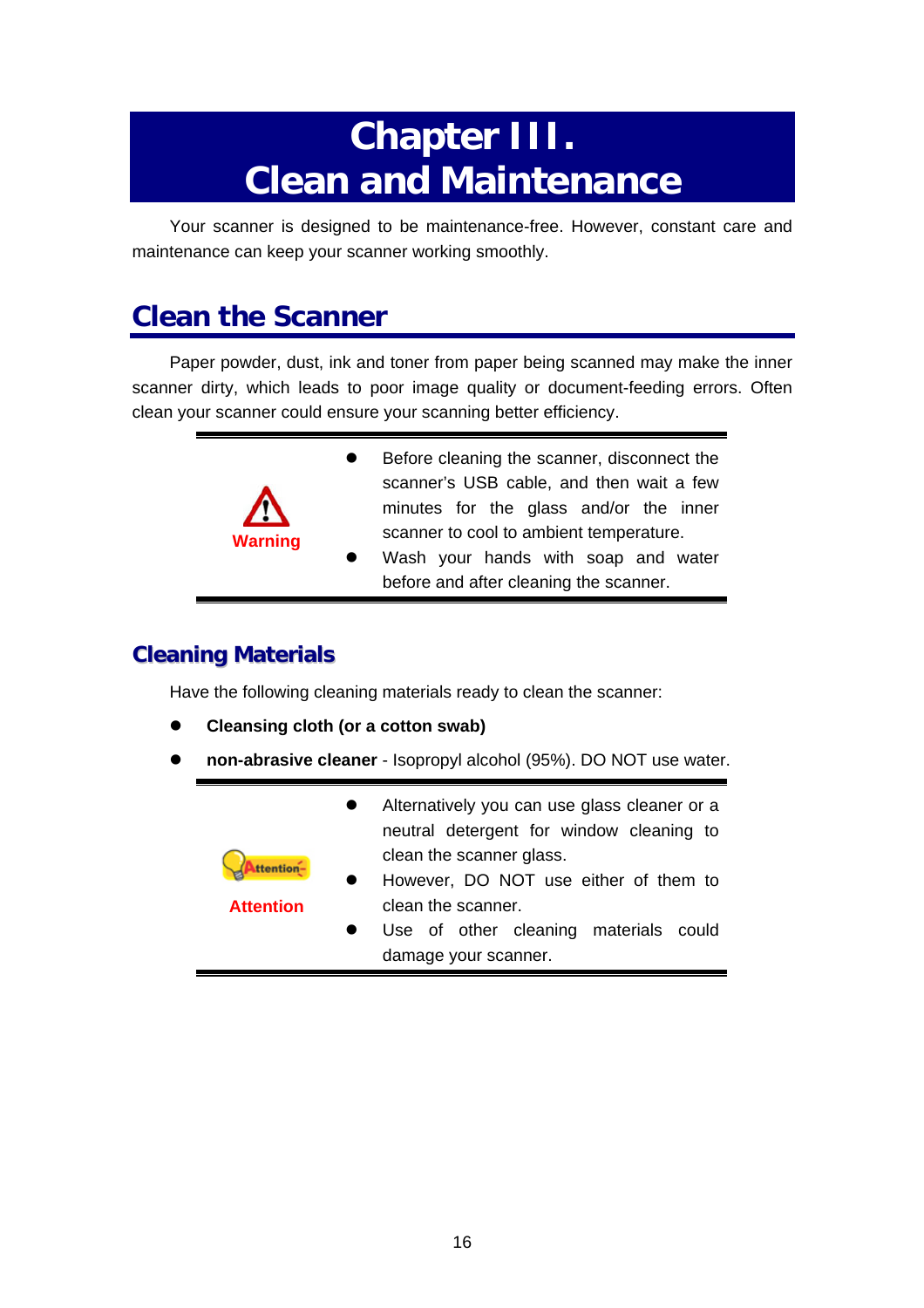#### <span id="page-19-0"></span>**Clean Feed Roller and Glass**

1. Open the scanner cover gently.



- 2. Wipe the Feed Roller from side to side and then roll it.
- 3. Clean the glass side to side. Repeat this until its entire surface is cleaned.



- 4. Wait for cleaned areas to dry completely.
- 5. Press down the revolt bracket until it snaps back into place.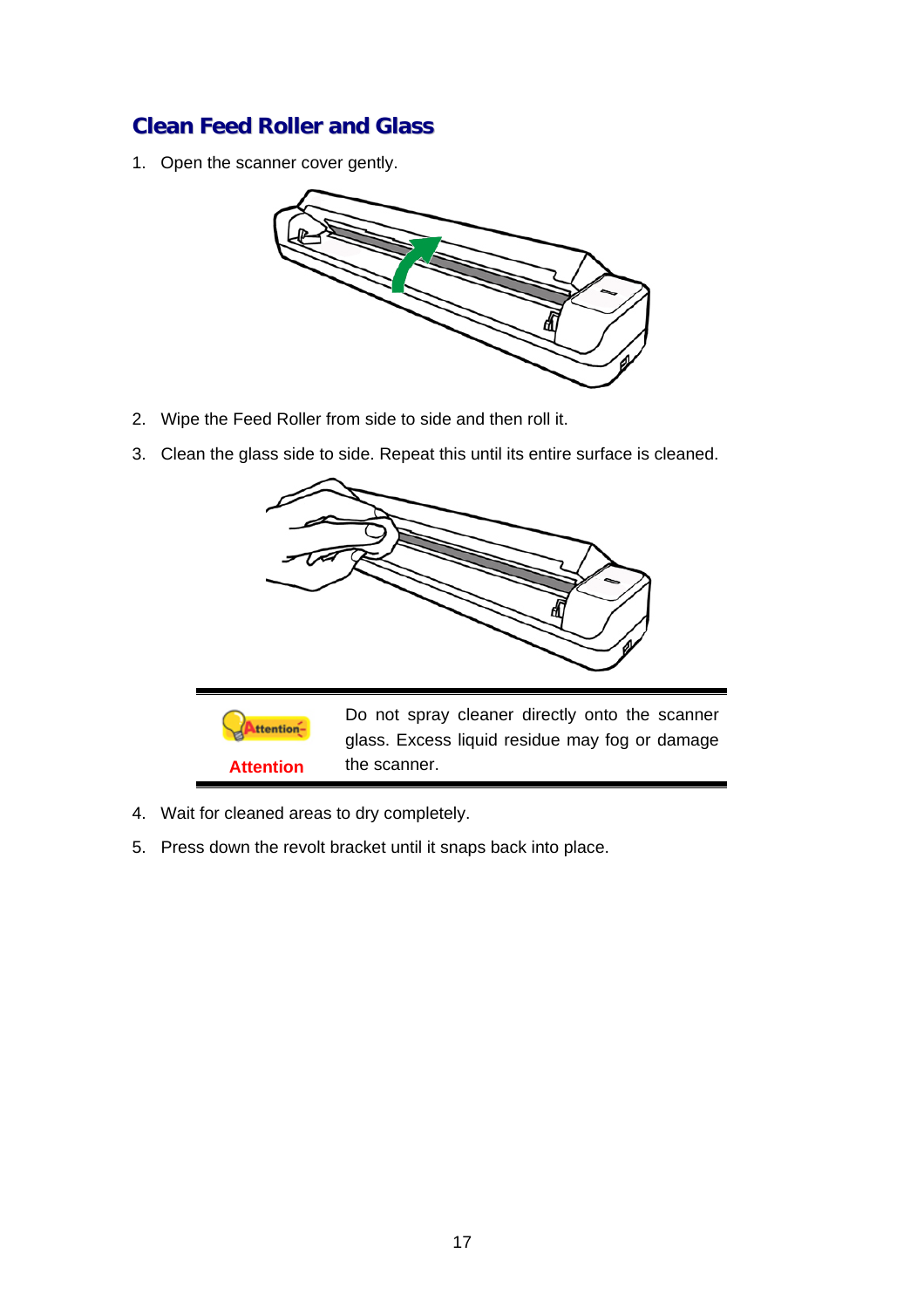### <span id="page-20-0"></span>**Calibrating the Scanner**

Calibrate the scanner if colors appear in areas that should be white, or colors of the scanned image and the original vary a lot. This allows you to adjust and compensate for variations that can occur in the optical component over time by its nature.

The following describes how to calibrate the scanner:

1. Insert the special calibration sheet face up into the page feed slot of the scanner.



- 2. Click **Start** > **All Programs** > **Your scanner model name** > **Calibration Wizard**. (For Windows 8.1 users: Point your mouse cursor to the upper or lower right corner of your screen to open the **Charm** bar. Click on the **Start** charm, then click on the downwards arrow button in the lower left corner of the screen. The **Apps** screen will be shown. Move your cursor to the right edge of the screen to scroll right until you find **Your scanner model name**, and then click on **Calibration Wizard**.)
- 3. Click **Next** from the Calibration Wizard that pops up and then click **Calibrate Now...**.
- 4. Click on the **Start** button to begin the calibration process.
- 5. The scanner pulls the calibration sheet through the scanner, which completes this scanner calibration. After the calibration is complete, click **OK** and then click **Finish**.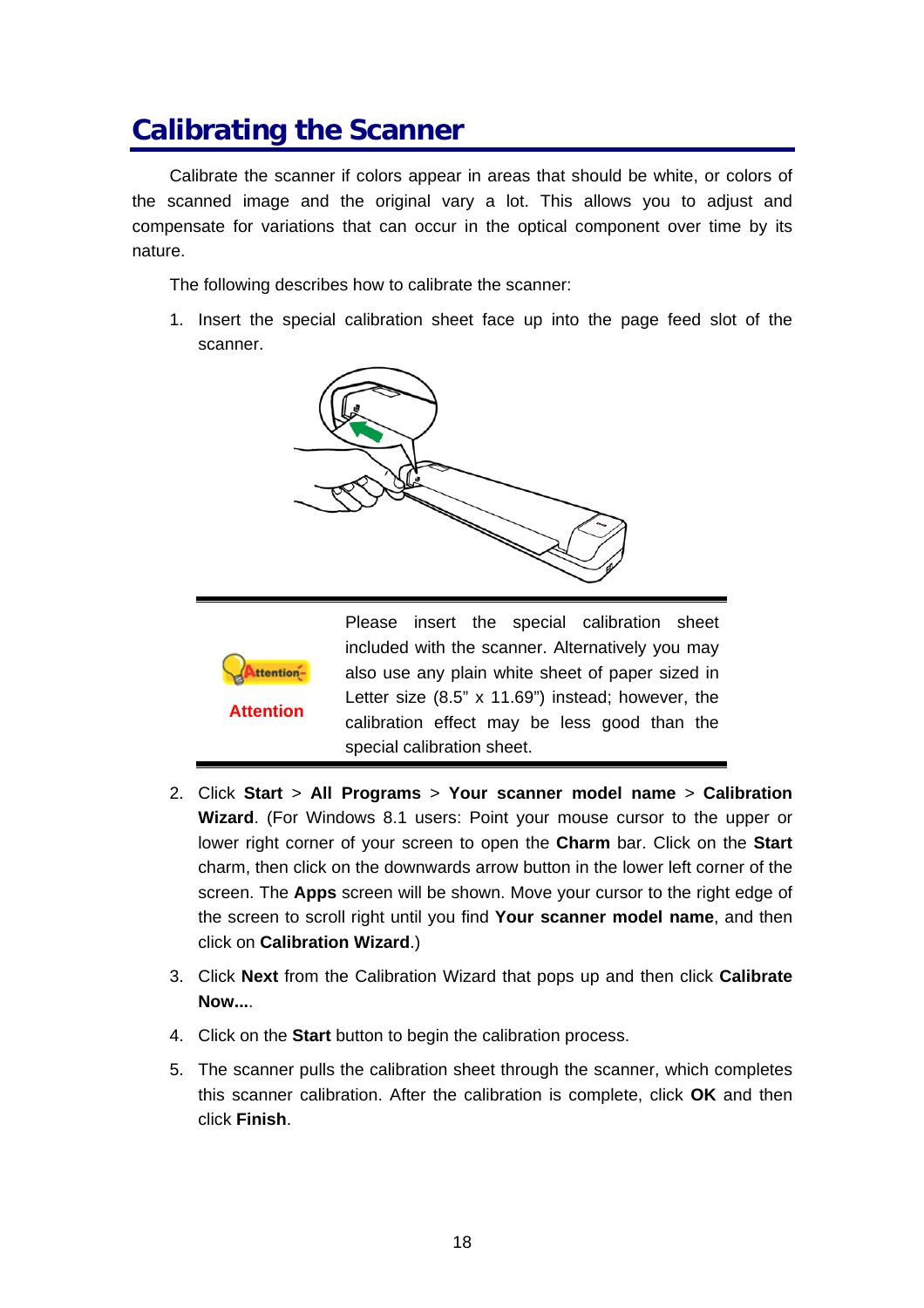### <span id="page-21-0"></span>**Power Save**

To save power consumption, when the scanning process is finished, the scanner light source will turn itself off and the scanner will enter a lower-power mode without delay time.

### **Usage & Maintenance Tips**

To keep your scanner working smoothly, take a moment to review the following usage & maintenance tips.

- Do not insert any document into the scanner with small objects such as paper clips, pins, staples or any other fasteners attached.
- $\bullet$  Do not insert damp, curled or wrinkled documents into the scanner for scanning. These documents can cause paper jams and possibly damage the unit.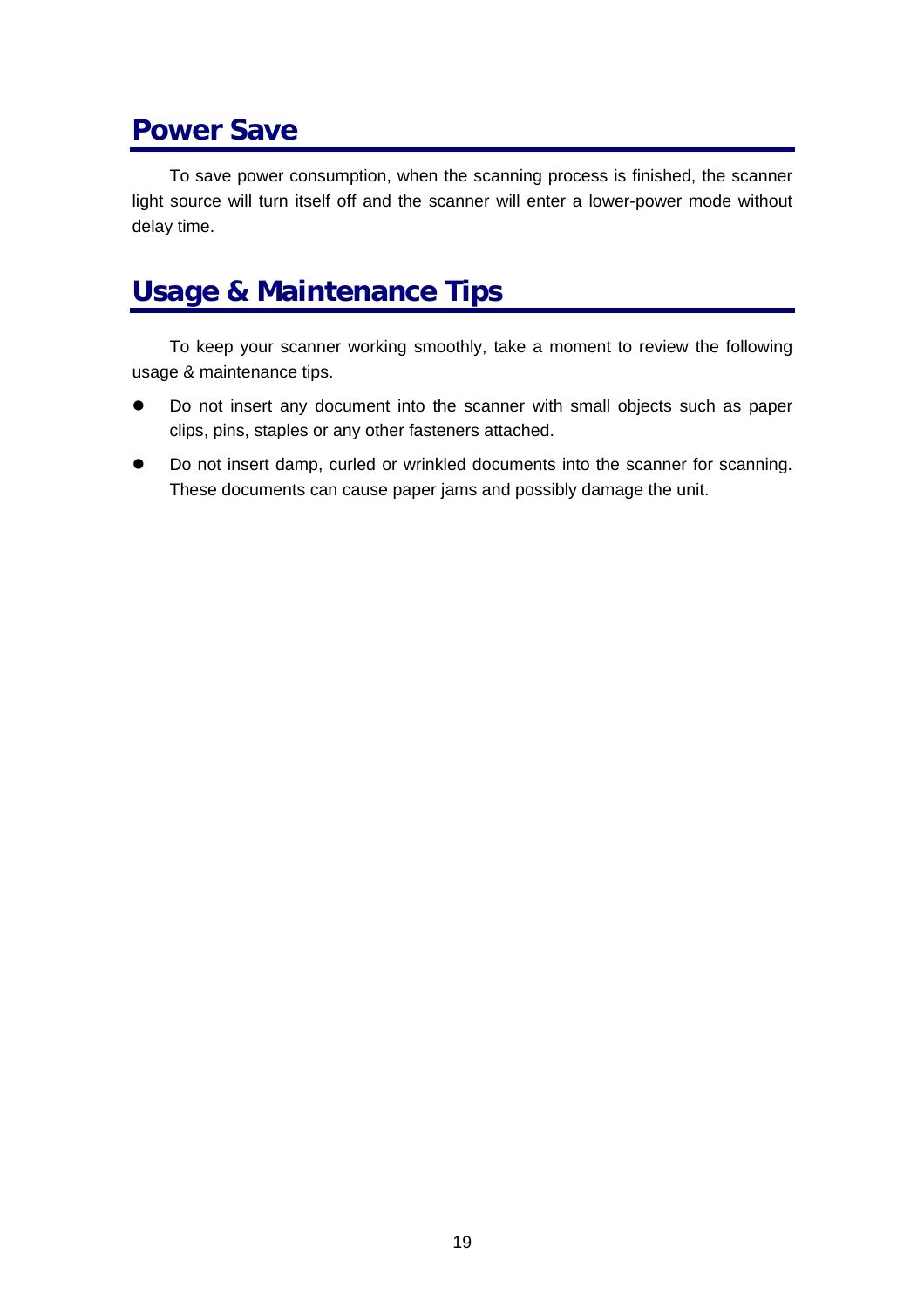## **Chapter IV. Troubleshooting**

<span id="page-22-0"></span>If you encounter problems with your scanner, please review the installation and scanning instructions contained in this guide.

Before you ask for customer service or repair, please refer to the information in this chapter and consult our FAQ (Frequently Asked Questions) in which you can find useful self troubleshooting information. From the Windows **START** menu, point to **All Programs** > **Your Scanner Model Name**, and then click **FAQ**. (For Windows 8.1 users: Point your mouse cursor to the upper or lower right corner of your screen to open the **Charm** bar. Click on the **Start** charm, then click on the downwards arrow button in the lower left corner of the screen. The **Apps** screen will be shown. Move your cursor to the right edge of the screen to scroll right until you find **Your scanner model name**, and then click on **FAQ**.)

### **Scanner Connection**

The first step to take when troubleshooting connection problems with your scanner is to check all physical connections. The icon  $\Box$  located on the Windows system tray, indicates if the scanner software is properly launched and the scanner and computer are communicating with each other.

| Appearance | <b>Status</b>                                                                                                         |  |  |
|------------|-----------------------------------------------------------------------------------------------------------------------|--|--|
| 昌          | The program has been successfully launched and the<br>scanner is connected with the computer, ready to scan<br>mages. |  |  |
| P          | The scanner is not connected with the computer.                                                                       |  |  |
| No Display | You have chosen to terminate the program, no matter the<br>scanner is connected or disconnected with the computer.    |  |  |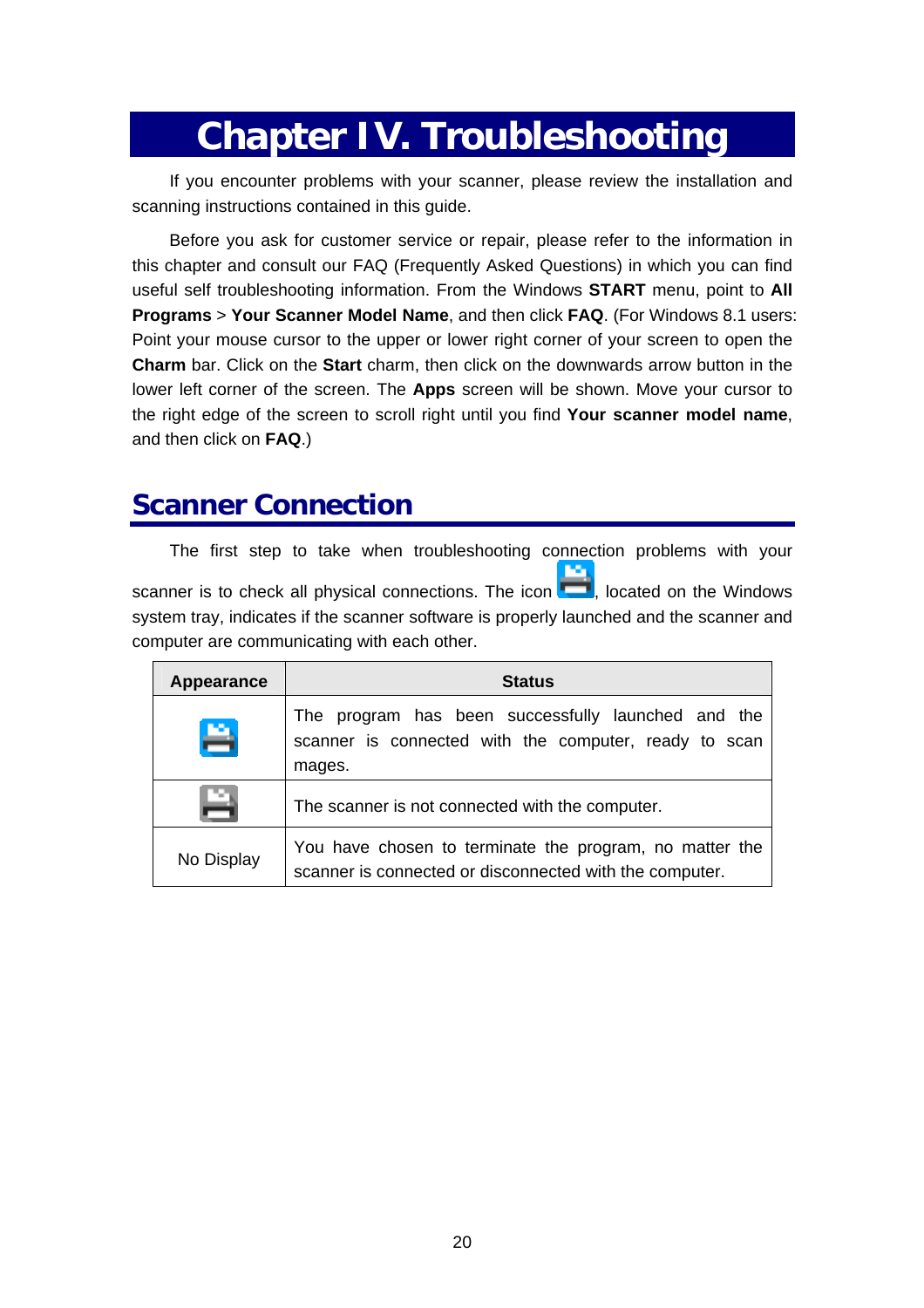# **Appendix A: Specifications[4](#page-23-1)**

<span id="page-23-0"></span> $\sqrt{2}$ 

| <b>Plustek MobileOffice S410 Plus</b>  |                                                                                                  |  |
|----------------------------------------|--------------------------------------------------------------------------------------------------|--|
| Image Sensor                           | <b>CIS</b>                                                                                       |  |
| <b>Light Source</b>                    | <b>LED</b>                                                                                       |  |
| <b>Optical Resolution</b>              | 600 dpi                                                                                          |  |
| <b>Hardware Resolution</b>             | 600 x 600 dpi                                                                                    |  |
| Scan Modes                             | Color: 48-bit Input; 24-bit Output<br>Grayscale: 16-bit Input; 8-bit Output<br><b>B/W: 1-bit</b> |  |
| <b>Scanning Speed</b>                  | 9 sec (Color Mode, 300 dpi, A4)                                                                  |  |
| Scanning Area (W x L)                  | Maximum: 210 x 356 mm (8.5" x 14")<br>Minimum: 12.7 x 12.7 mm (0.5" x 0.5")                      |  |
| Acceptable Paper Sizes (W x L)         | Maximum: 210 x 356 mm (8.5" x 14")<br>Minimum: 12.7 x 12.7 mm (0.5" x 0.5")                      |  |
| Acceptable Paper Weight<br>(Thickness) | Paper: 50 $g/m^2$ to 120 $g/m^2$<br>Plastic card: Non-Embossed up to 1.0 mm                      |  |
| Daily Duty Scan (Sheets)               | 800                                                                                              |  |
| Power Supply                           | USB Power: 5V / 0.5A                                                                             |  |
| Interface                              | <b>USB 2.0</b>                                                                                   |  |
| Net Weight                             | 0.41 Kgs (0.91 Lbs)                                                                              |  |
| Dimensions (W x D x H)                 | 295 x 50 x 40.5 mm (11.61" x 1.97" x 1.59")                                                      |  |

<span id="page-23-1"></span> <sup>4</sup> Hardware specifications may change at any time without prior notice.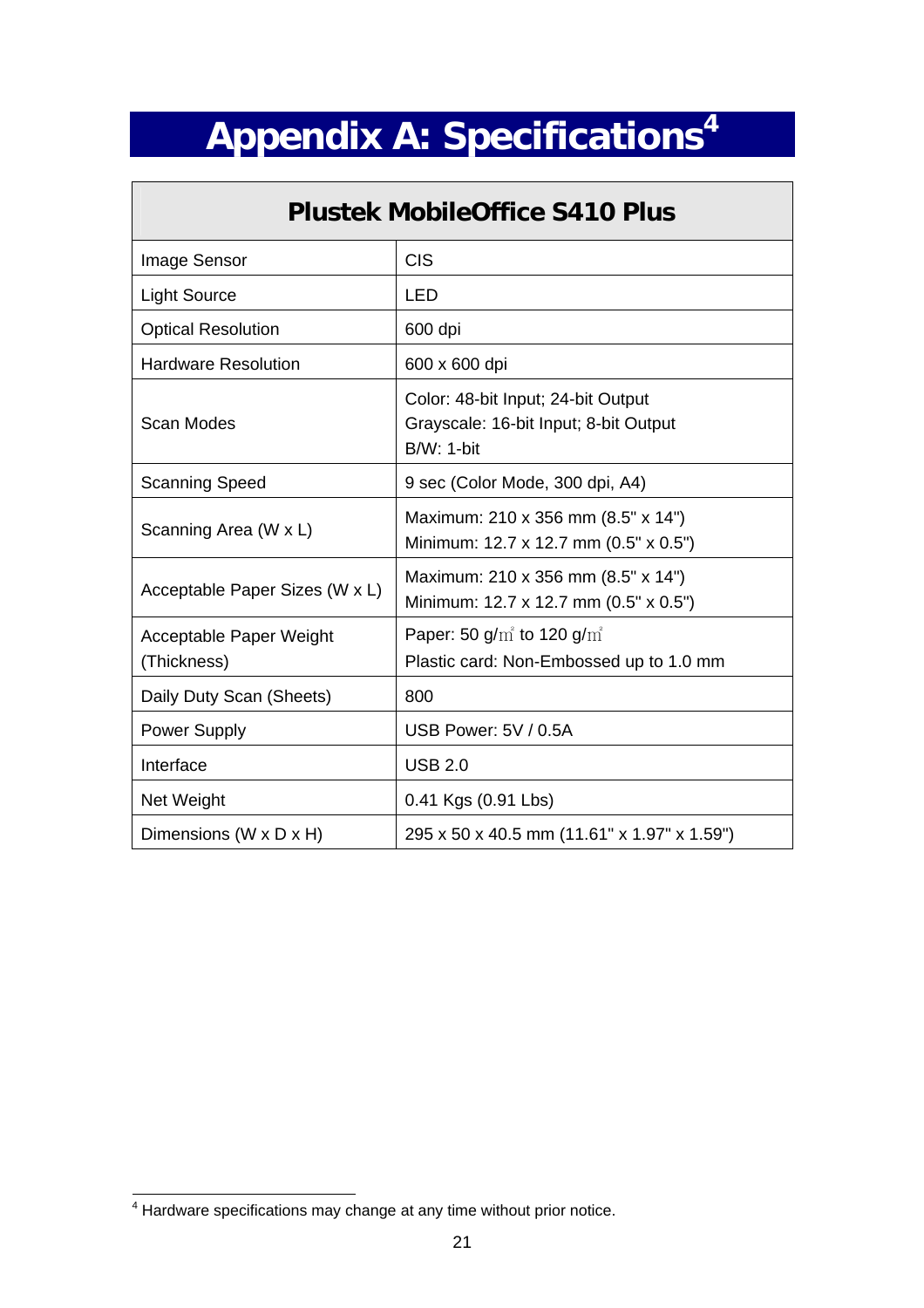## <span id="page-24-0"></span>**Appendix B: Customer Service and Warranty**

Please visit our website [www.plustek.com](http://www.plustek.com/) for more customer service information. To avoid delays, please have the following information available:

- Scanner name and model number
- Scanner serial number (Located at the bottom of the scanner)
- Scanner DVD version and part number
- A detailed description of the problem
- Your computer manufacturer and its model number
- The speed of your CPU
- Your current operating system and BIOS (optional)
- Name of software package(s), version or release number and manufacturer of the software
- Other USB devices installed

### **Service & Support Information (For EU country only)**

Where appropriate, the period of availability of spare parts and the possibilities of upgrading products information. Please ask local distributors and suppliers for spare parts information and product upgrade information.

Information requested by relevant Implementing Measure. Please ask local distributors and suppliers for the related information of Implementing Measure test report.

Do not dispose anything of products before you ask local distributors and suppliers to get correct information for decreases of environmental impact with right methods and procedures.

If you want to disposals the product and/or an accessory, please ask local distributors and suppliers to get the contact information of nearest disposal manufactures.

If you have any maintenance inquiry, please ask local distributors and suppliers to get the contact information of nearest maintenance center in order to extend the product usage life time.

If you want to maintain and clearance the product, please ask local distributors and suppliers to get the right information of nearest stores.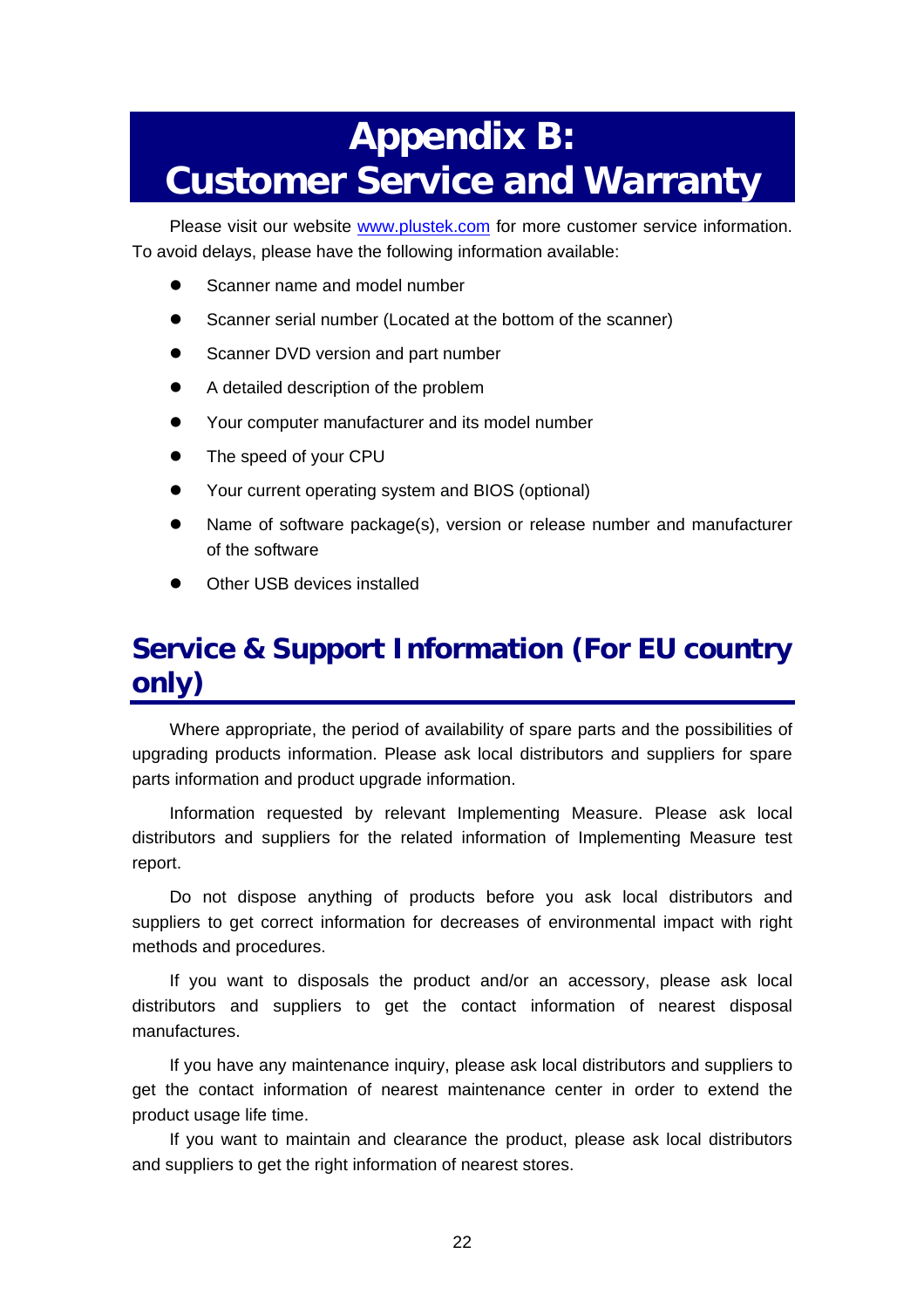### <span id="page-25-0"></span>**Statement of Limited Warranty**

This Statement of Limited Warranty applies only to the options you originally purchase for your use, and not for resale, from an authorized reseller.

The manufacturer warranty includes all parts and labor, and is not valid without the receipt of original purchase. To obtain warranty service, you may contact the authorized dealer or distributor, or visit our website to check out the available service information, or send a request via E-mail for further help.

If you transfer this product to another user, warranty service is available to that user for the remainder of the warranty period. You should give your proof of purchase and this statement to that user.

We warrant that this machine will be in good working order and will conform to its functional descriptions in the documentation provided. Upon provision of proof of purchase, replacement parts assume the remaining warranty of the parts they replace.

Before presenting this product for warranty service, you must remove all programmes, data and removable storage media. Products returned without guides and software will be replaced without guides and software.

This Limited Warranty service does not provide for carry-in exchange when the problem results from accident, disaster, vandalism, misuse, abuse, unsuitable environment, programme modification, another machine or non-vendor modification for this product.

If this product is an optional feature, this Limited Warranty applies only when the feature is used in a machine for which it was designed.

If you have any questions about your Limited Warranty, contact the approved retailer from whom you bought the product or the manufacturer.

THIS LIMITED WARRANTY REPLACES ALL OTHER WARRANTIES, EXPRESS OR IMPLIED, INCLUDING, BUT NOT LIMITED TO, THE IMPLIED WARRANTIES OF MERCHANTABLITY AND FITNESS FOR A PARTICULAR PURPOSE. HOWEVER, SOME LAWS DO NOT ALLOW THE EXCLUSION OF IMPLIED WARRANTIES. IF THESE LAWS APPLY, THEN ALL EXPRESS AND IMPLIED WARRANTIES ARE LIMITED IN DURATION TO THE WARRANTY PERIOD. NO OTHER WARRANTIES APPLY AFTER THAT PERIOD.

Some jurisdictions do not allow limitations on how long an implied warranty lasts, so the above limitation may not apply.

Under no circumstances are we liable for any of the following:

- 1. Third party claims against you for losses or damages.
- 2. Loss of, or damage to, your records or data; or
- 3. Economic consequential damages (including lost profits or savings) or incidental damages, even if we are informed of their possibility.

Some jurisdictions do not allow the exclusion or limitations of incidental or